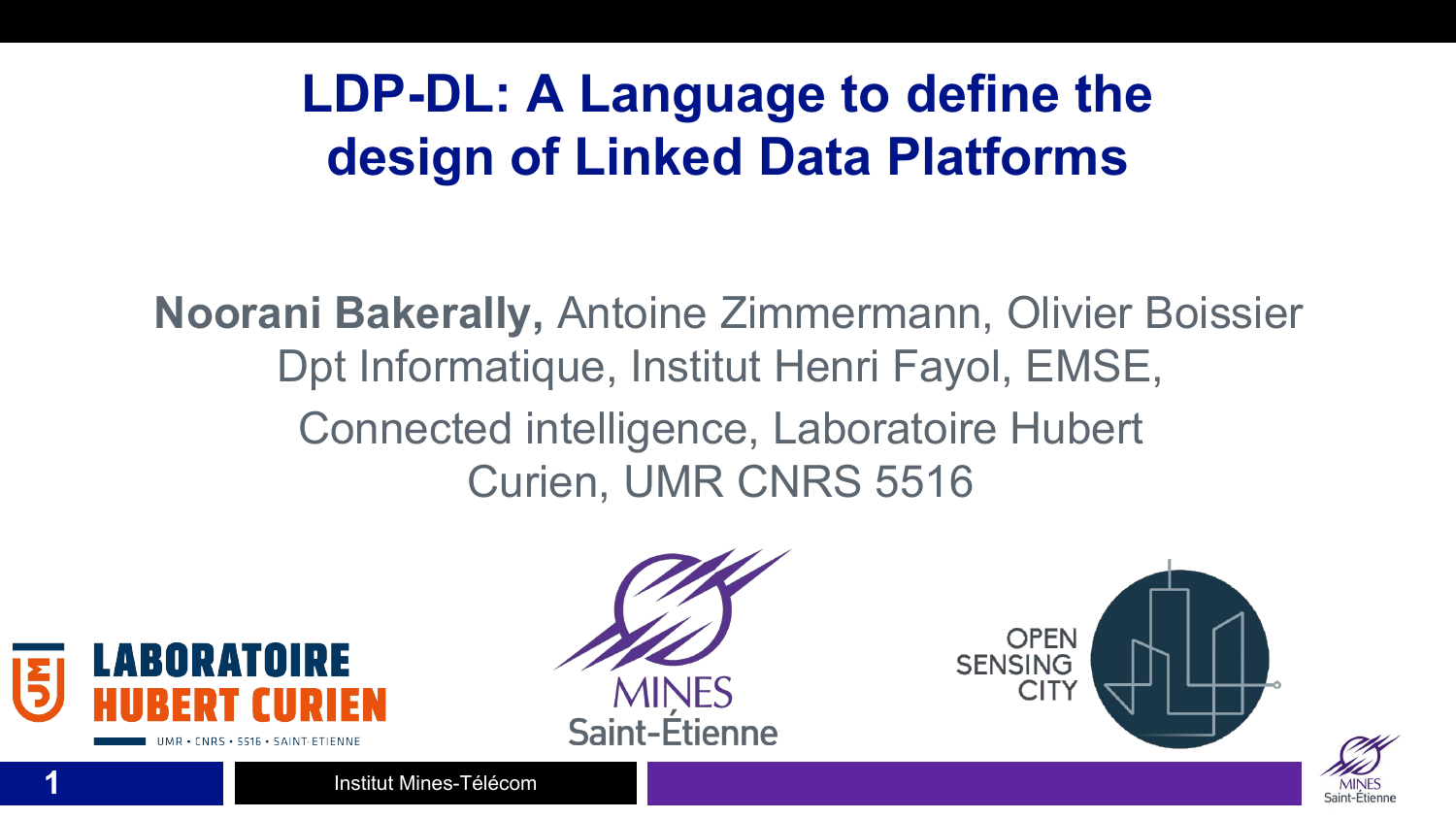# **W3C Linked Data Platform 1.0**

- **Linked Data principles**
- REST principles
- W3C Linked Data Platform (LDP) 1.0
- Standardize RESTful access to Linked Data
- HATEOAS in LDP:
	- Decouples LDP server and client
	- Enables development of generic LDP clients
- In short, LDPs can be used to:
	- provide a homogeneous view and access to data
	- facilitating both the task of data publishers & consumers

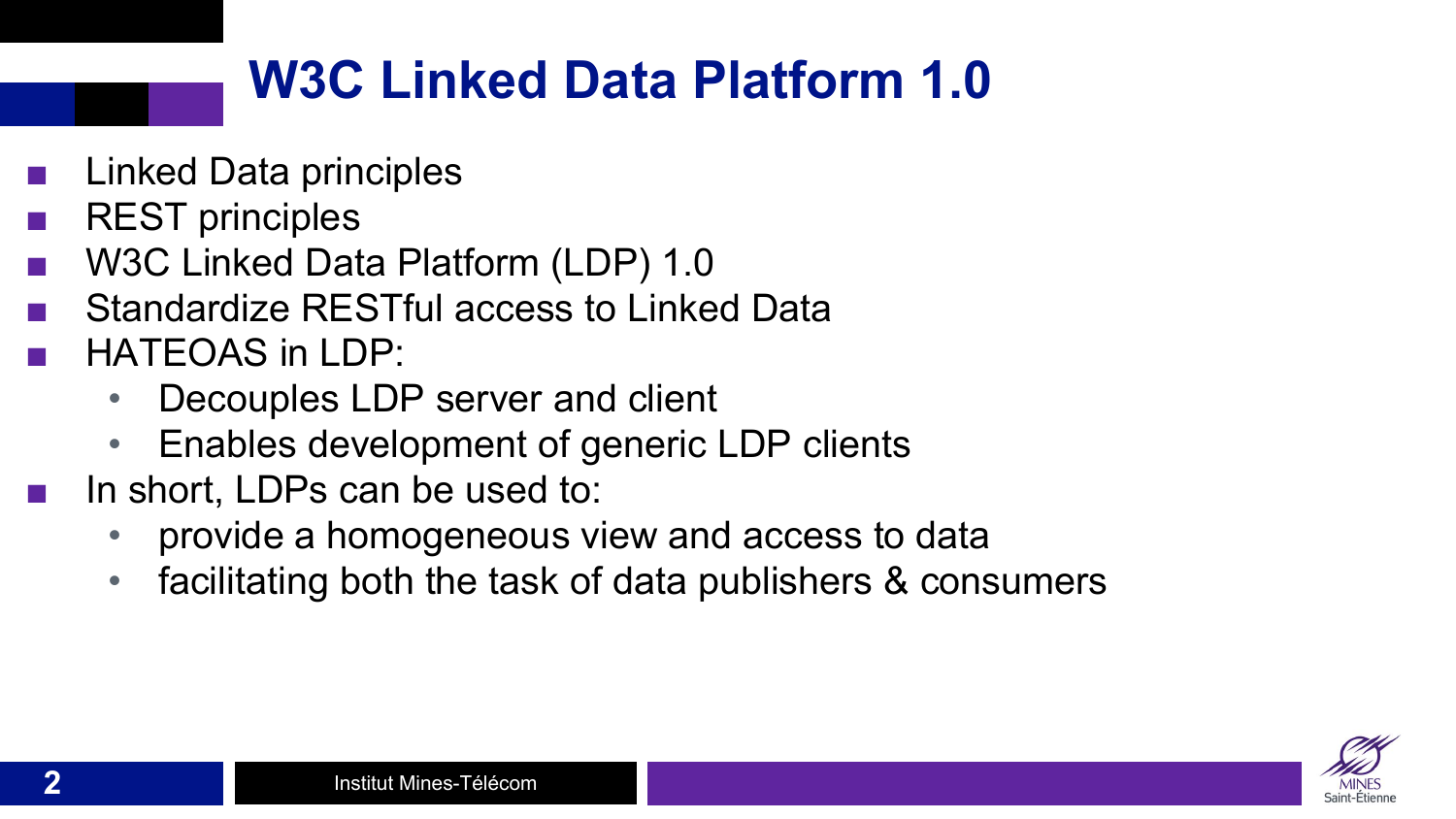# **Overview of LDP standard**

- Parts of LDP standard:
	- **• Domain Model**
		- Different types of LDP resources
		- Containers to group resources
		- ─ Basic containers contains members that are either LDP RDF or Non-RDF sources
	- **• Interaction Model**
		- Manipulate LDP resources through HTTP methods
		- E.g. specifies forms of HTTP request and responses



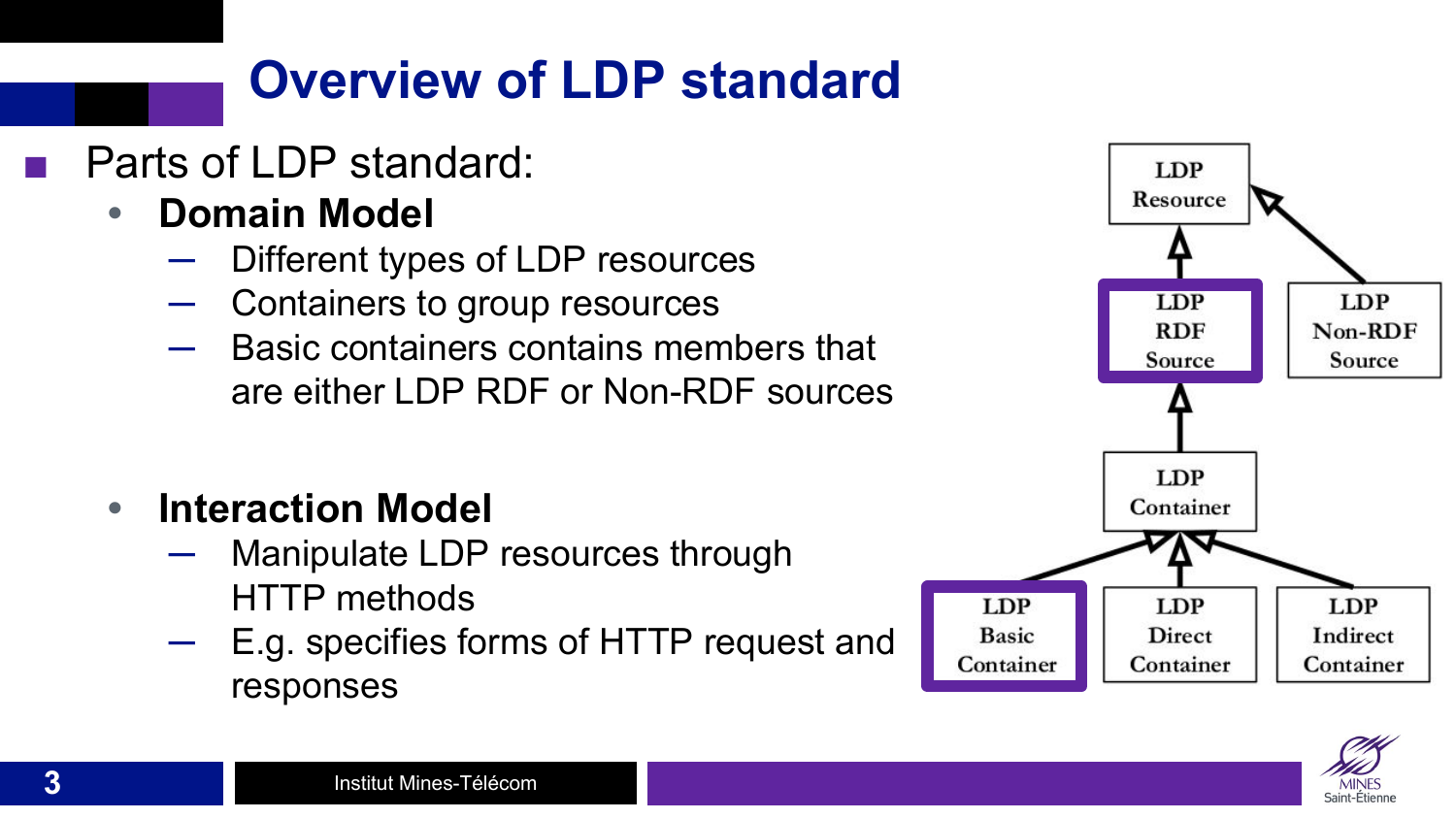# **Current LDP Implementation** HTTP request responses

- LDP Resource Management System
	- repository for storing LDP resources
	- Allows read-write operations to manipulate resources through HTTP methods
- LDP Frameworks:
	- API to facilitate development of LDPs
	- E.g. helper methods, generic class templates
- Use of LDP standard requires data **design** and data **deployment**
- Current LDP impl provide no **automatic support** neither for data **design** nor **deployment** even if the data is already in **RDF** !!
- **Our solution** 
	- LDP-DL(LDP design language) to describe the design of an LDP
	- Generate an LDP using an LDP-DL model

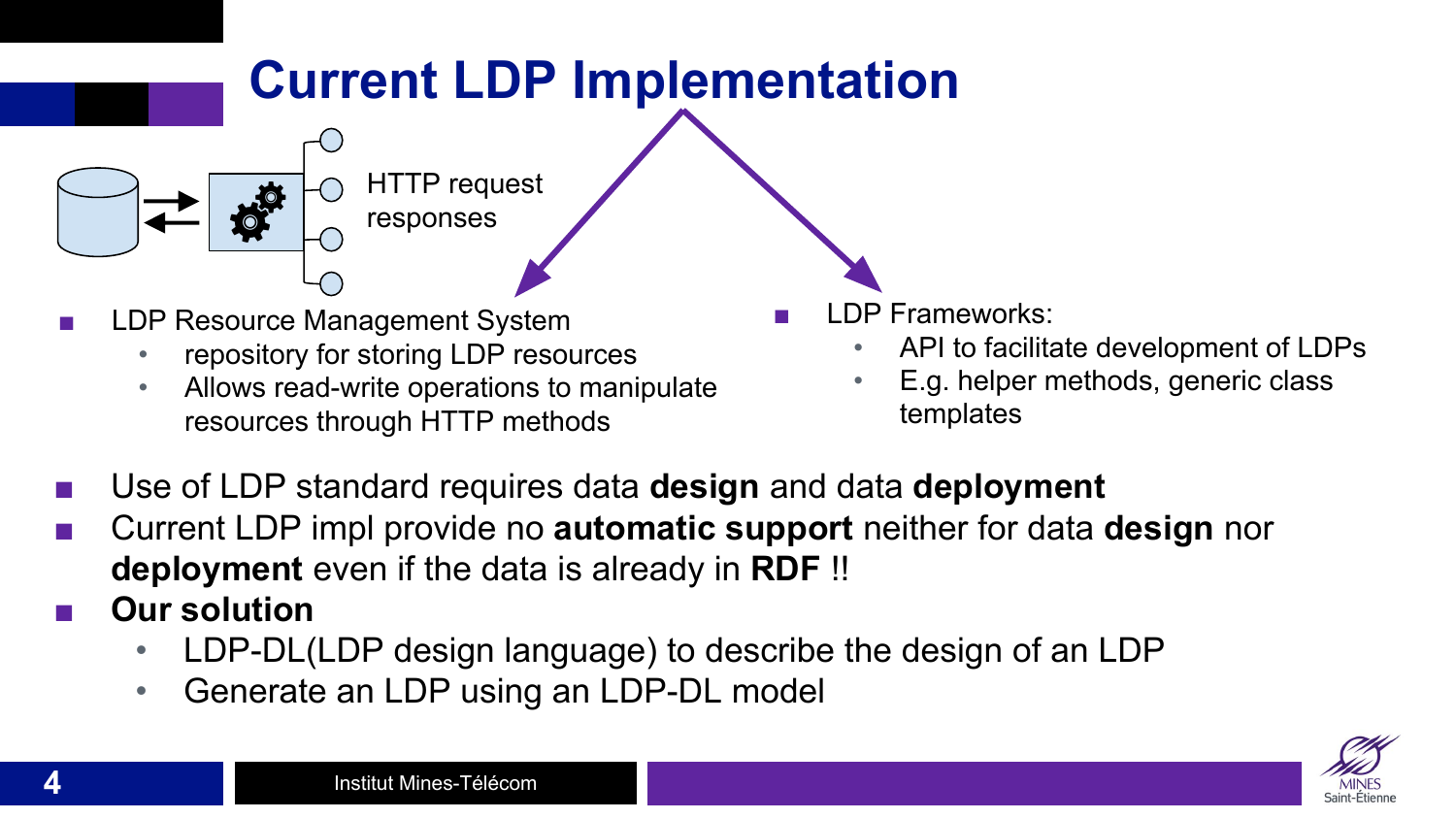#### **Outline**

- Overview of LDP-DL
- Syntax of LDP-DL
- Semantics of LDP-DL
- Implementation
- Evaluation

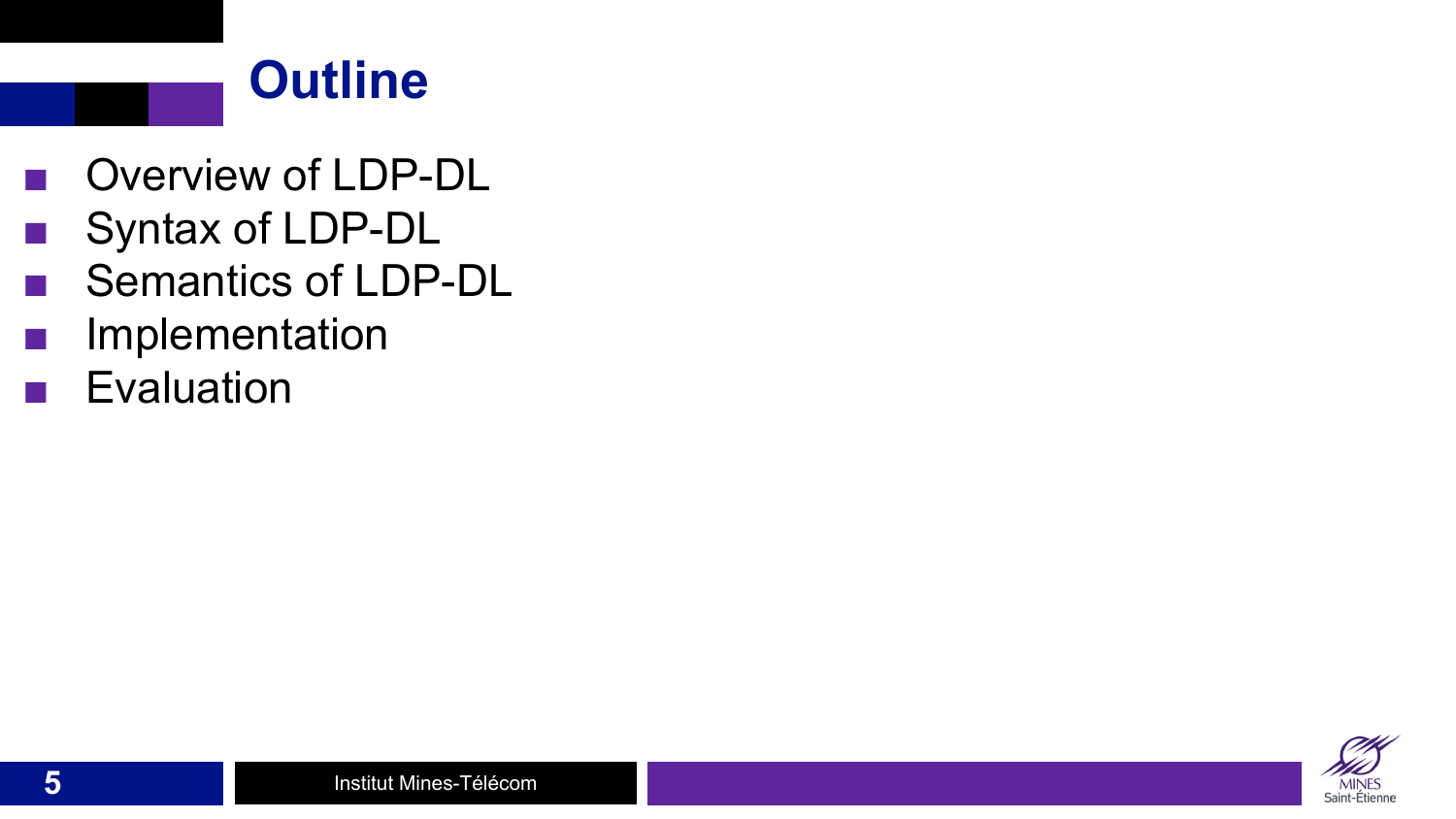# **Overview of LDP-DL**



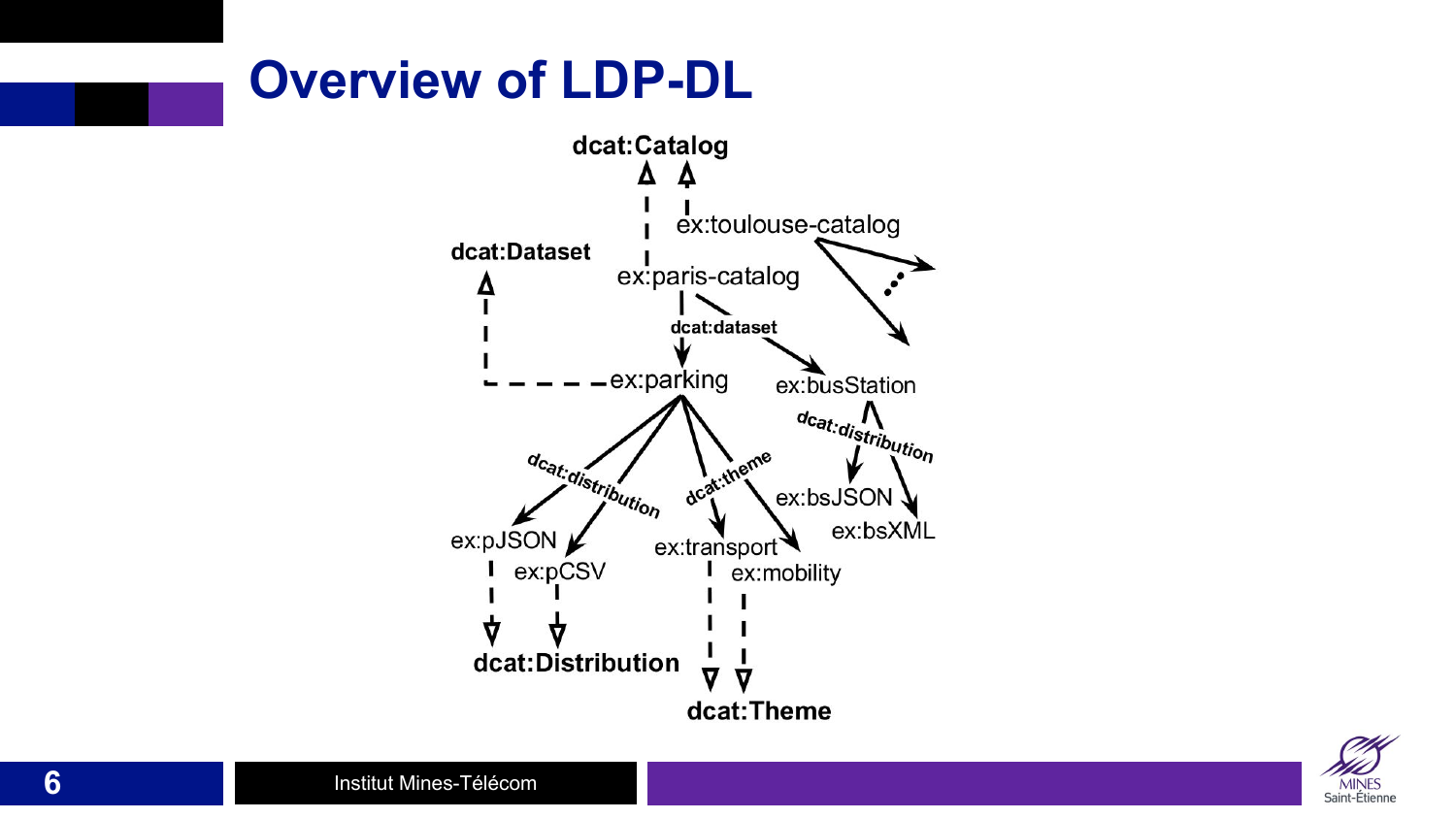## **Overview of LDP-DL**

Minimum set of questions:

- What are the LDP resources?
- In which containers are they?
- What are the content of LDP resources:
	- ─ LDP RDF source (non-container)
	- ─ LDP Basic Container (container)

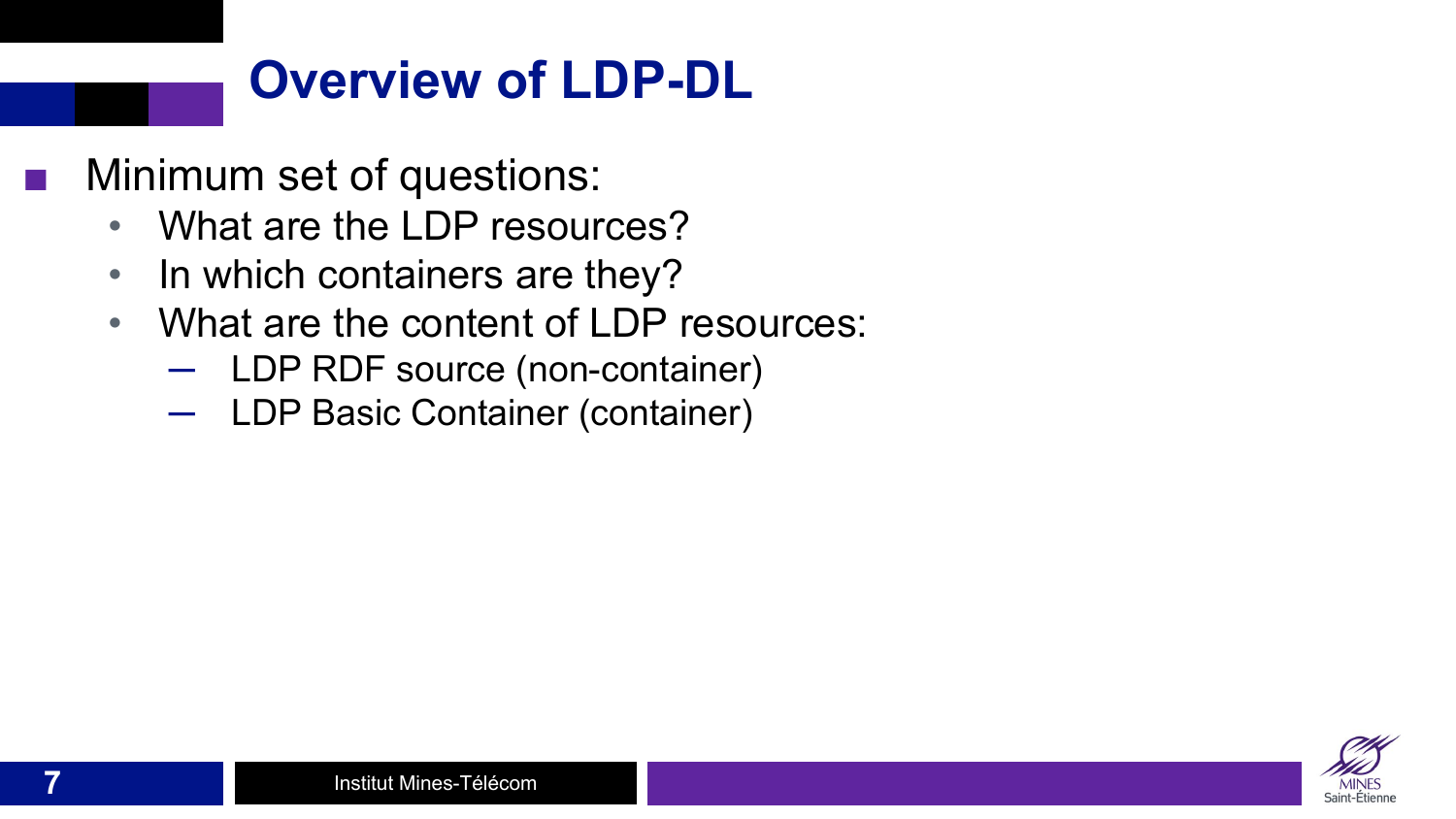

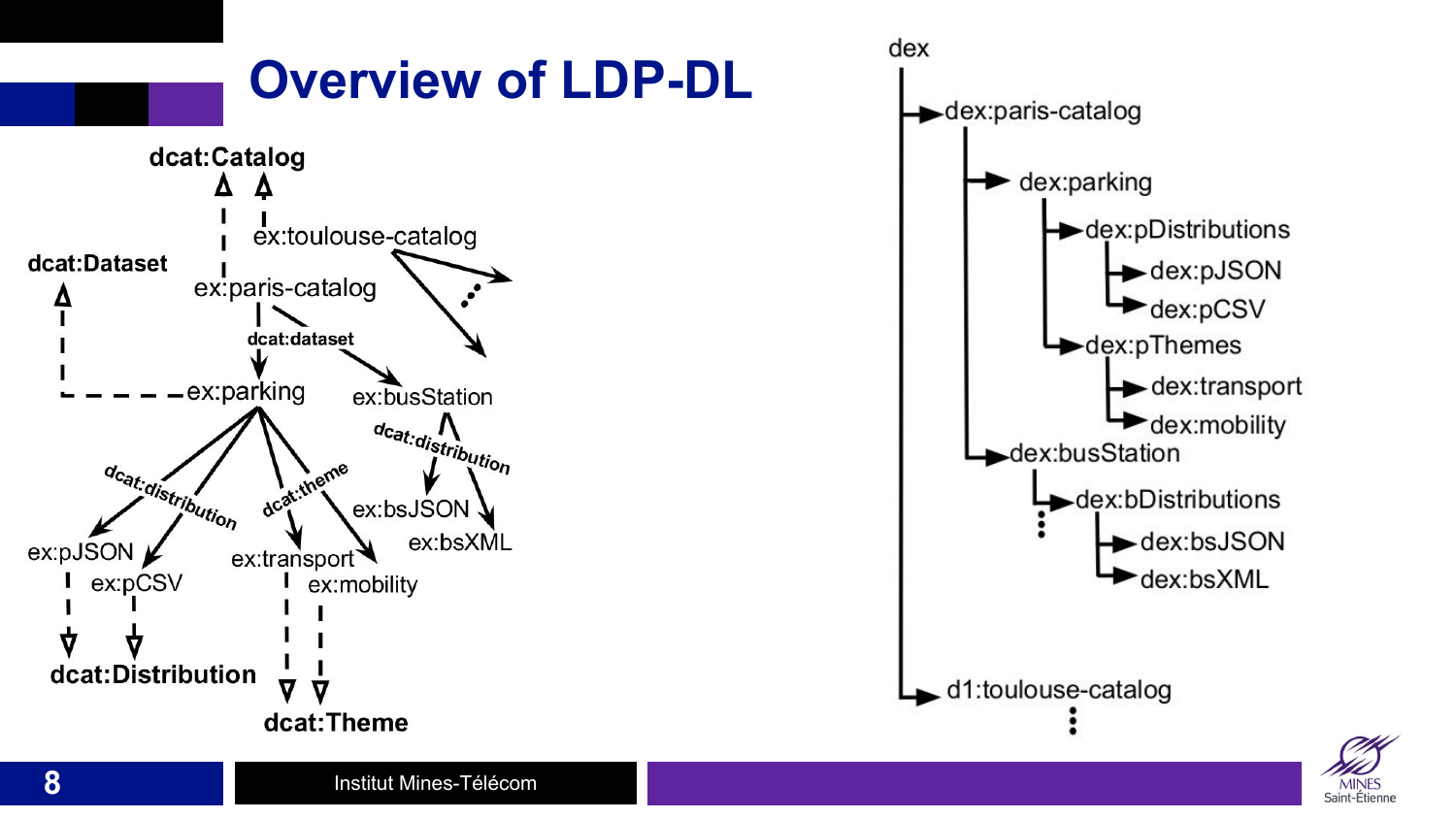

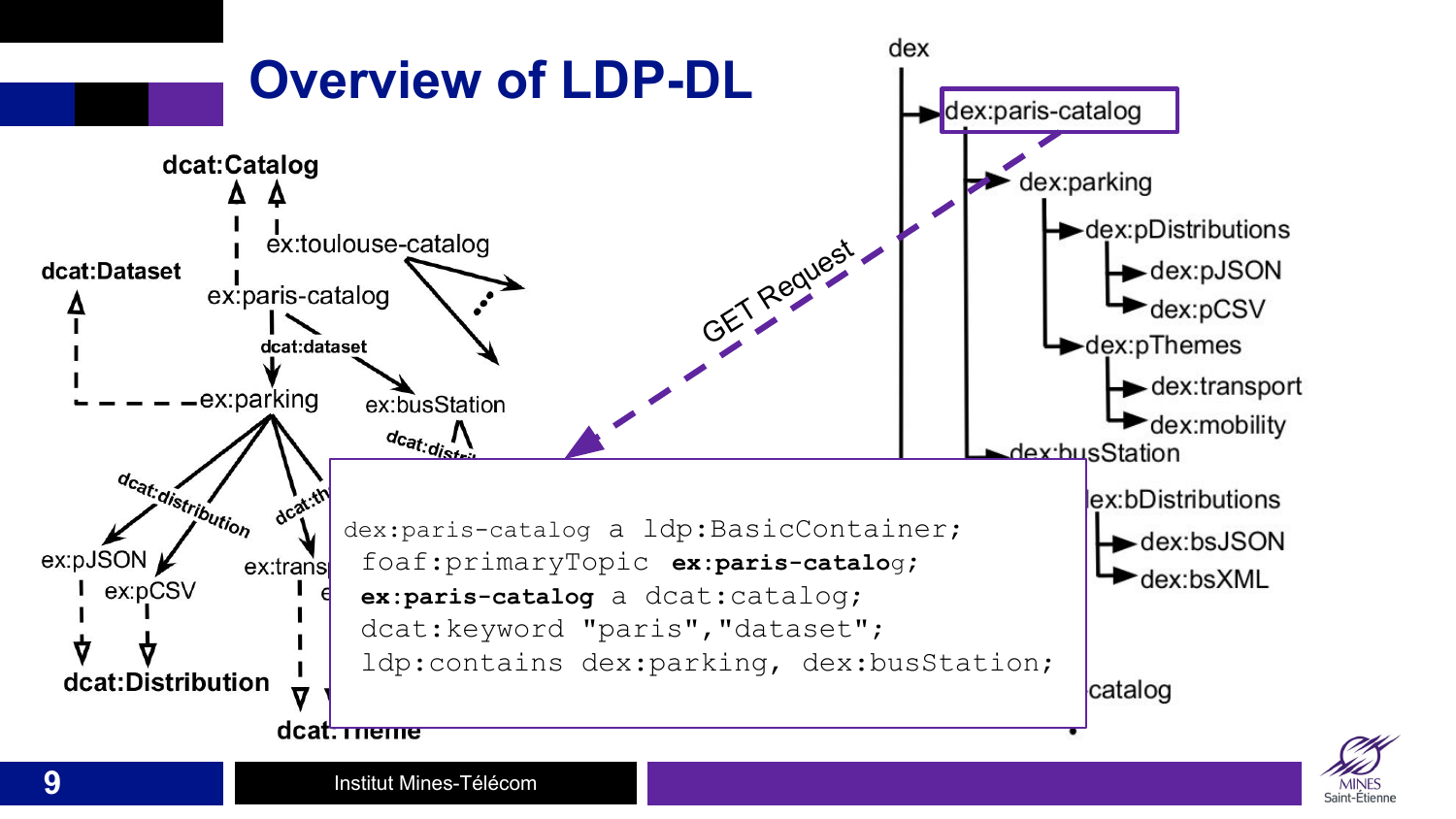#### **LDP-DL Syntax**



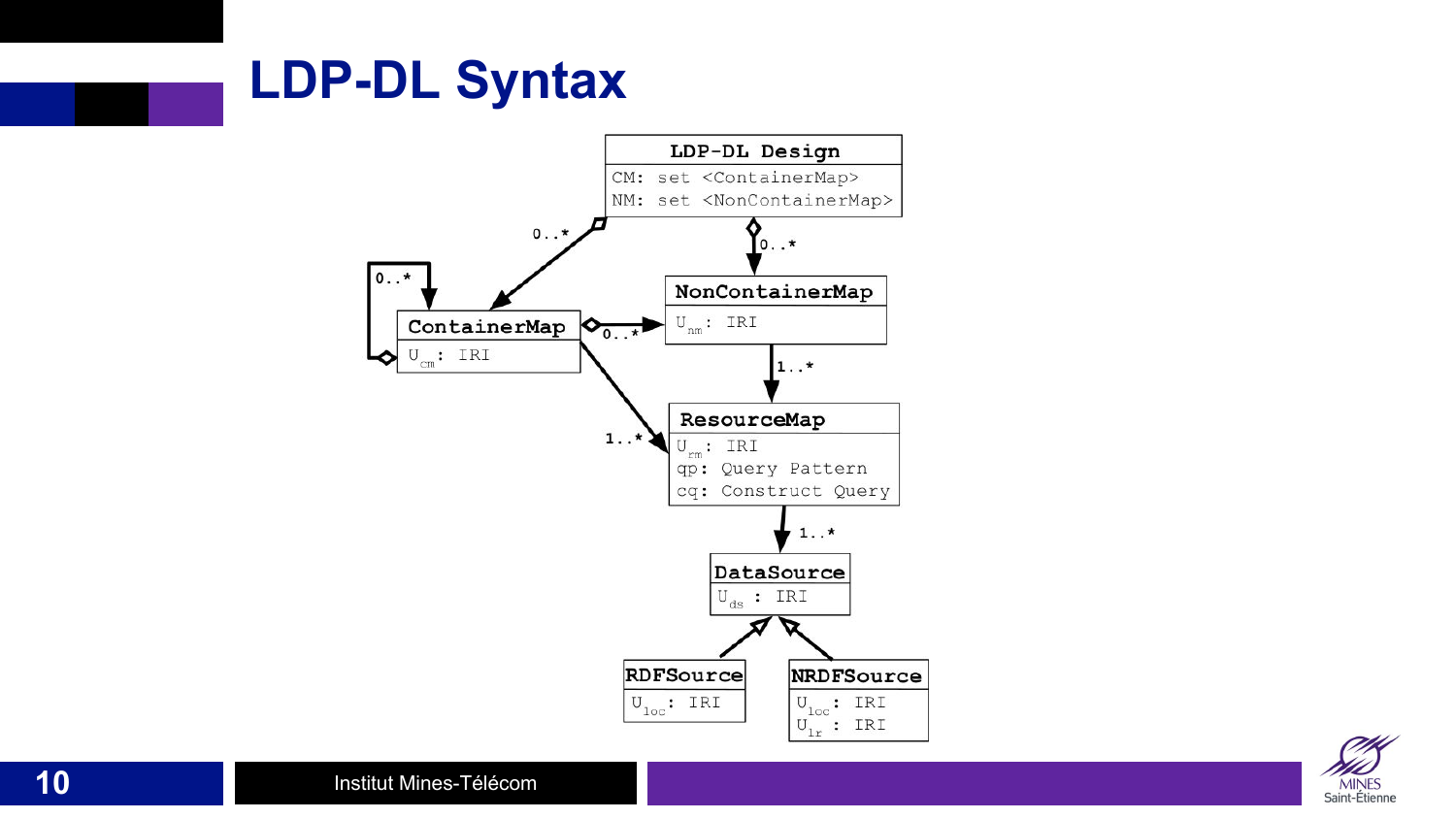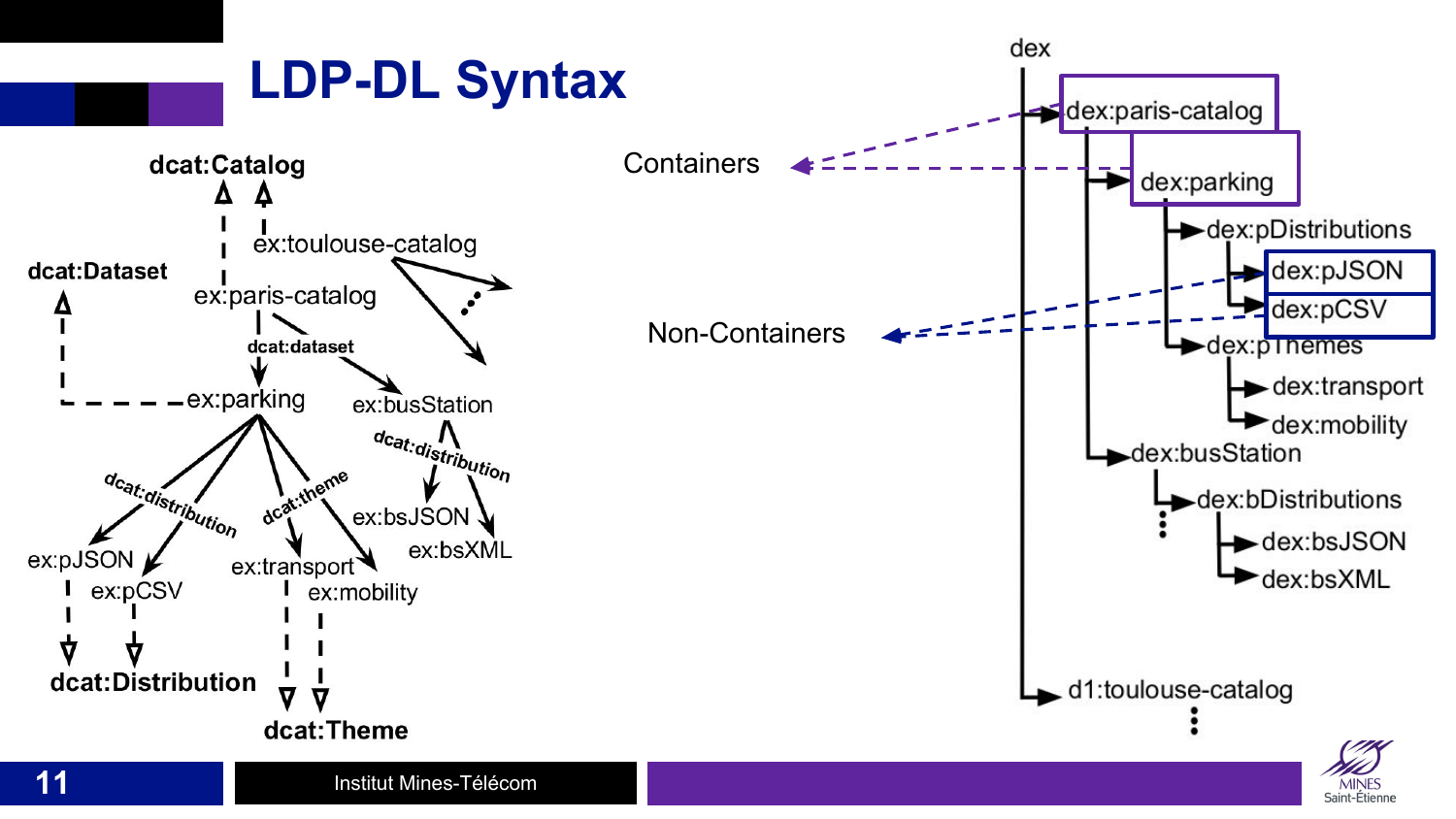

Saint-Étienn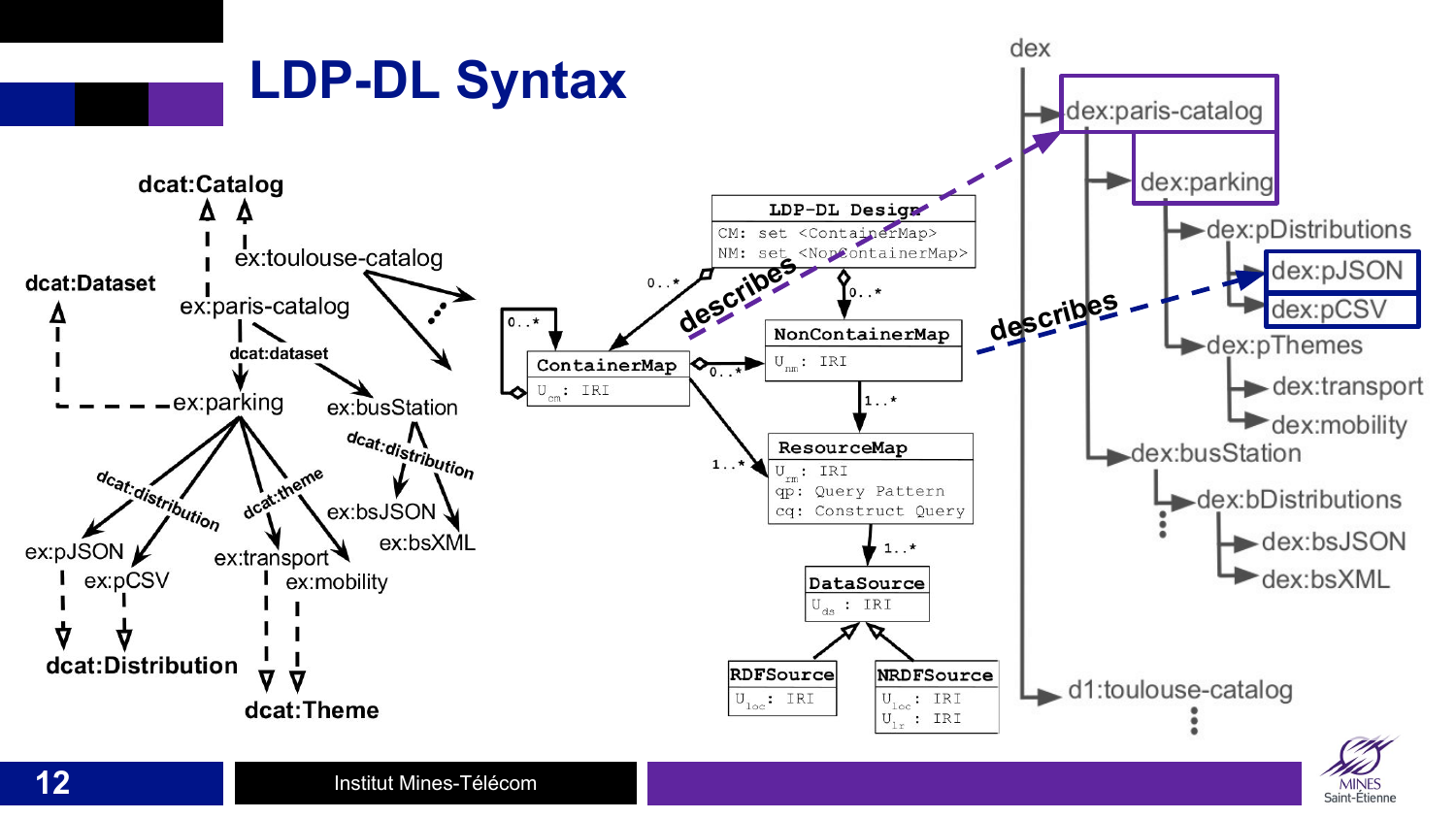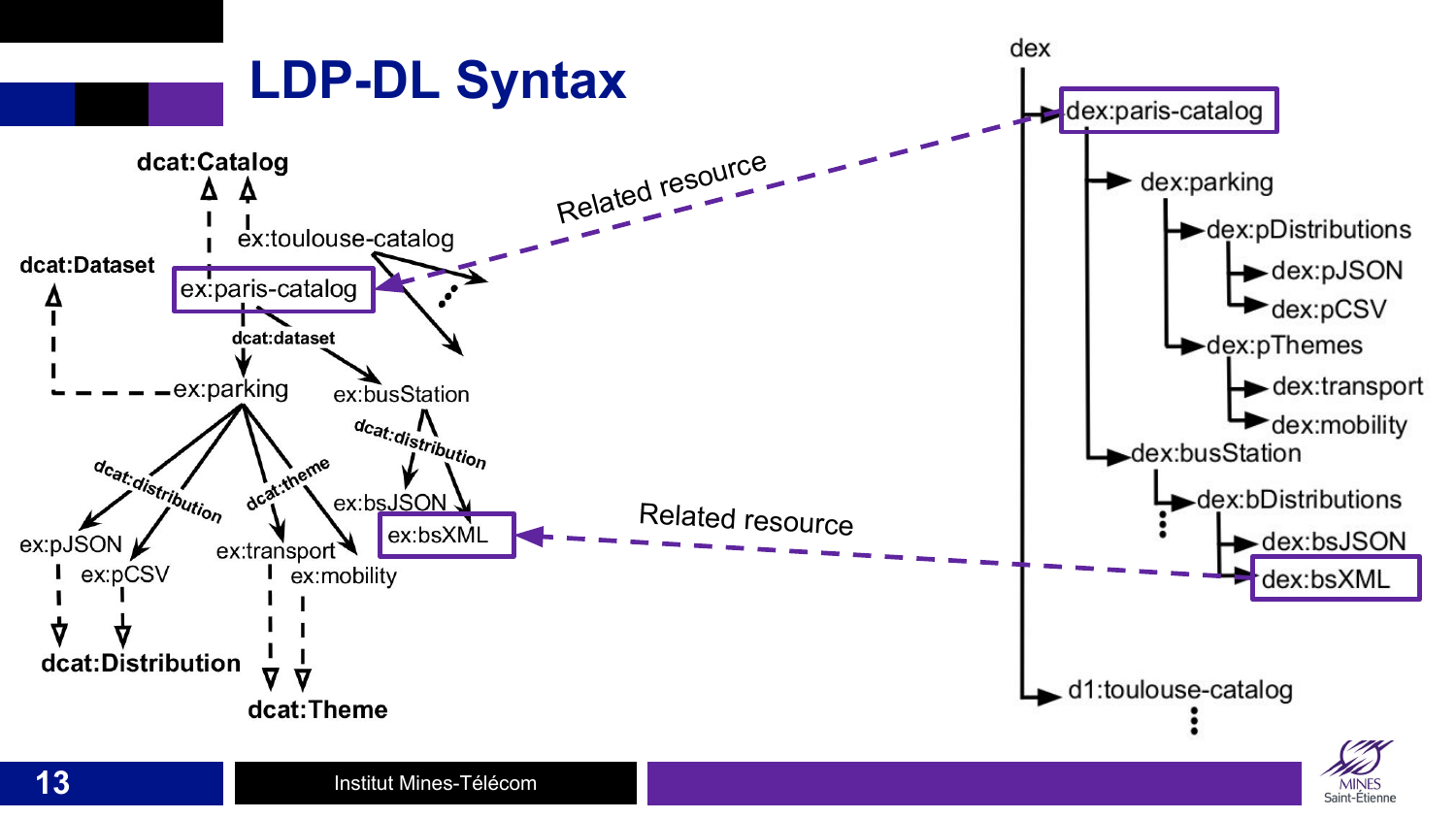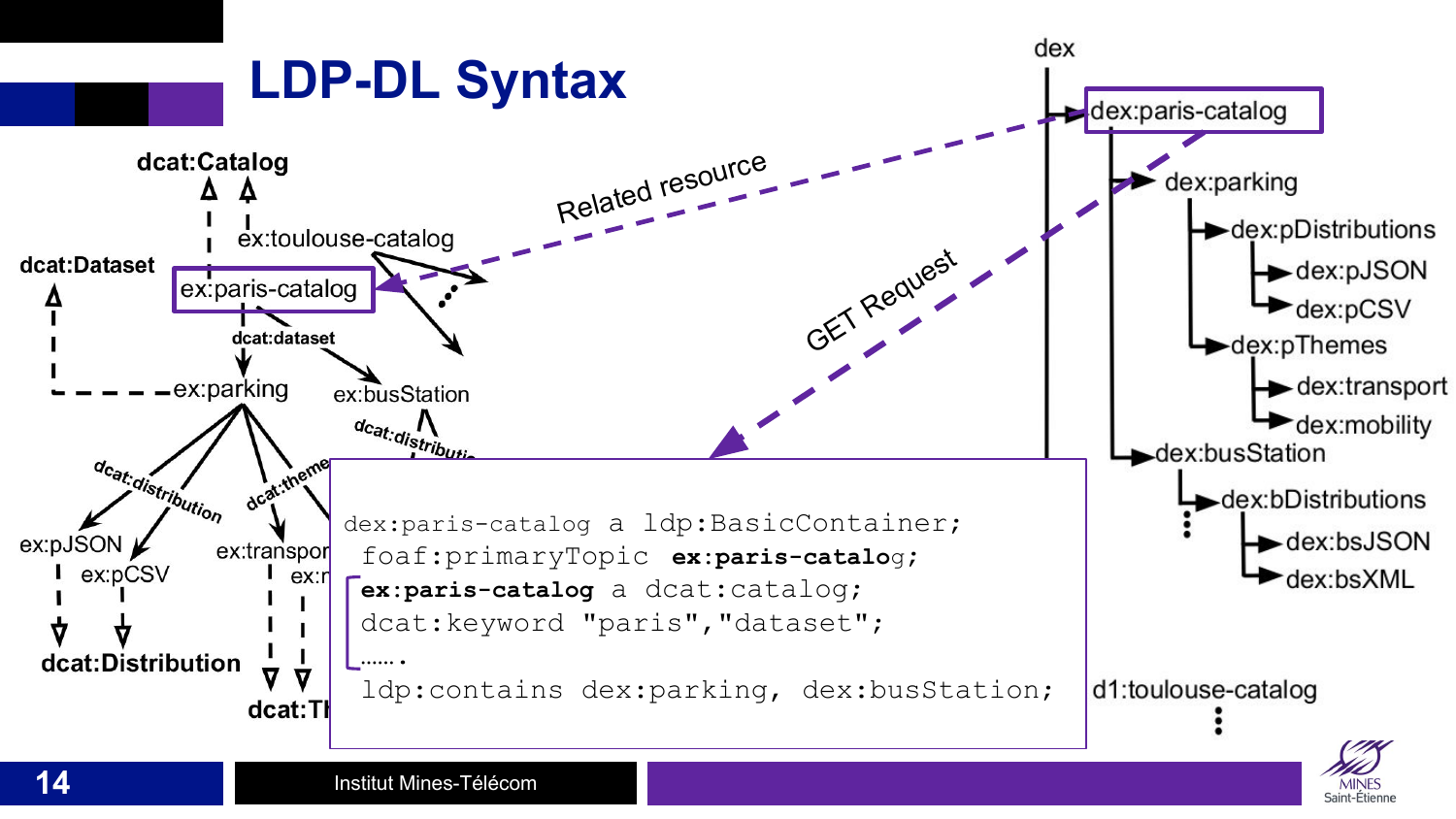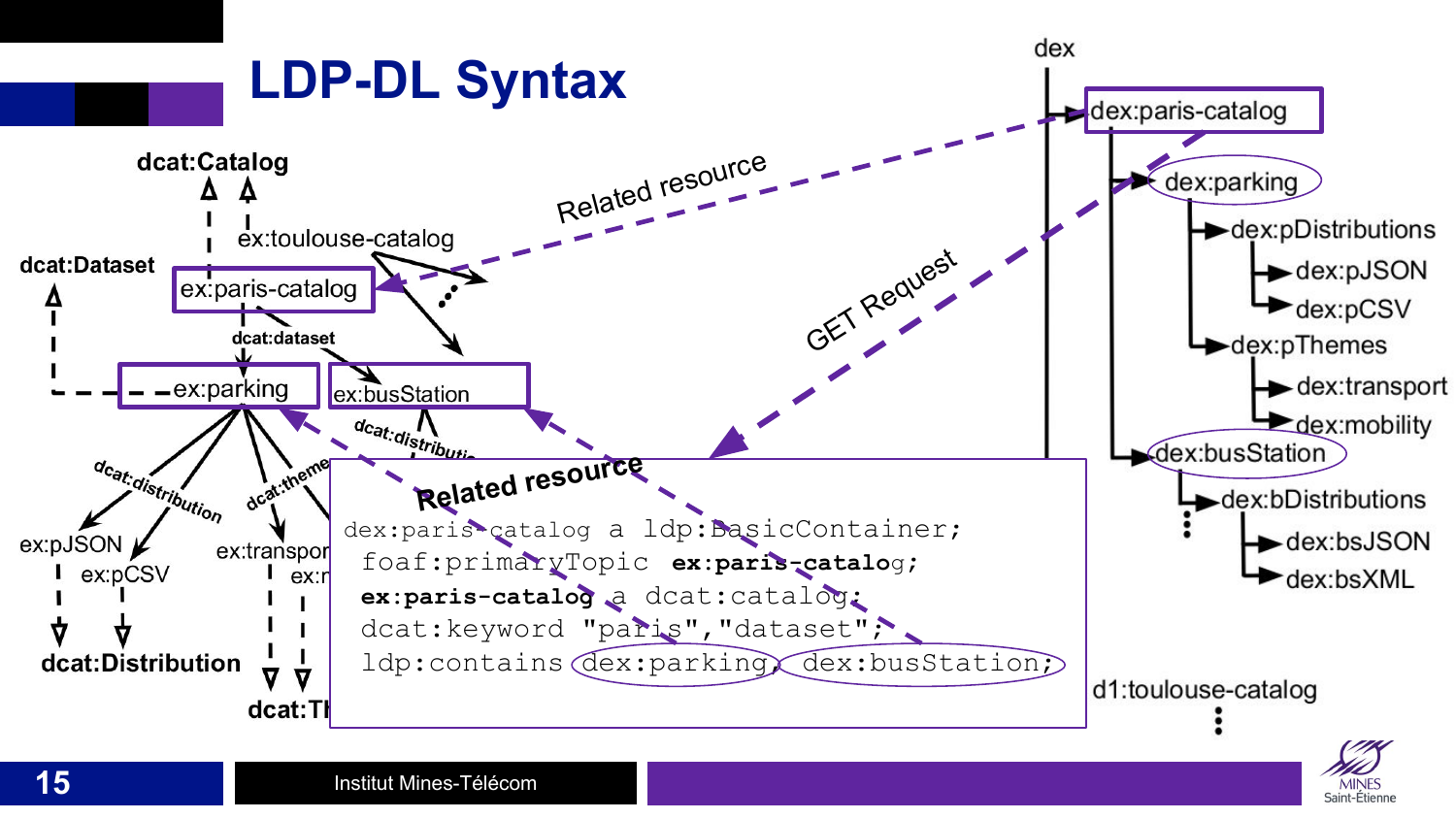## **LDP-DL Syntax**

- **ResourceMap** are used to identify related resources and describe the graph of LDP resources
- Then, **ContainerMap** and **NonContainerMap** uses **ResourceMap** to create containers or non-container(2)
- To describe members of containers, **ContainerMap** allows nested **ContainerMap** & **NonContainerMap**(3)



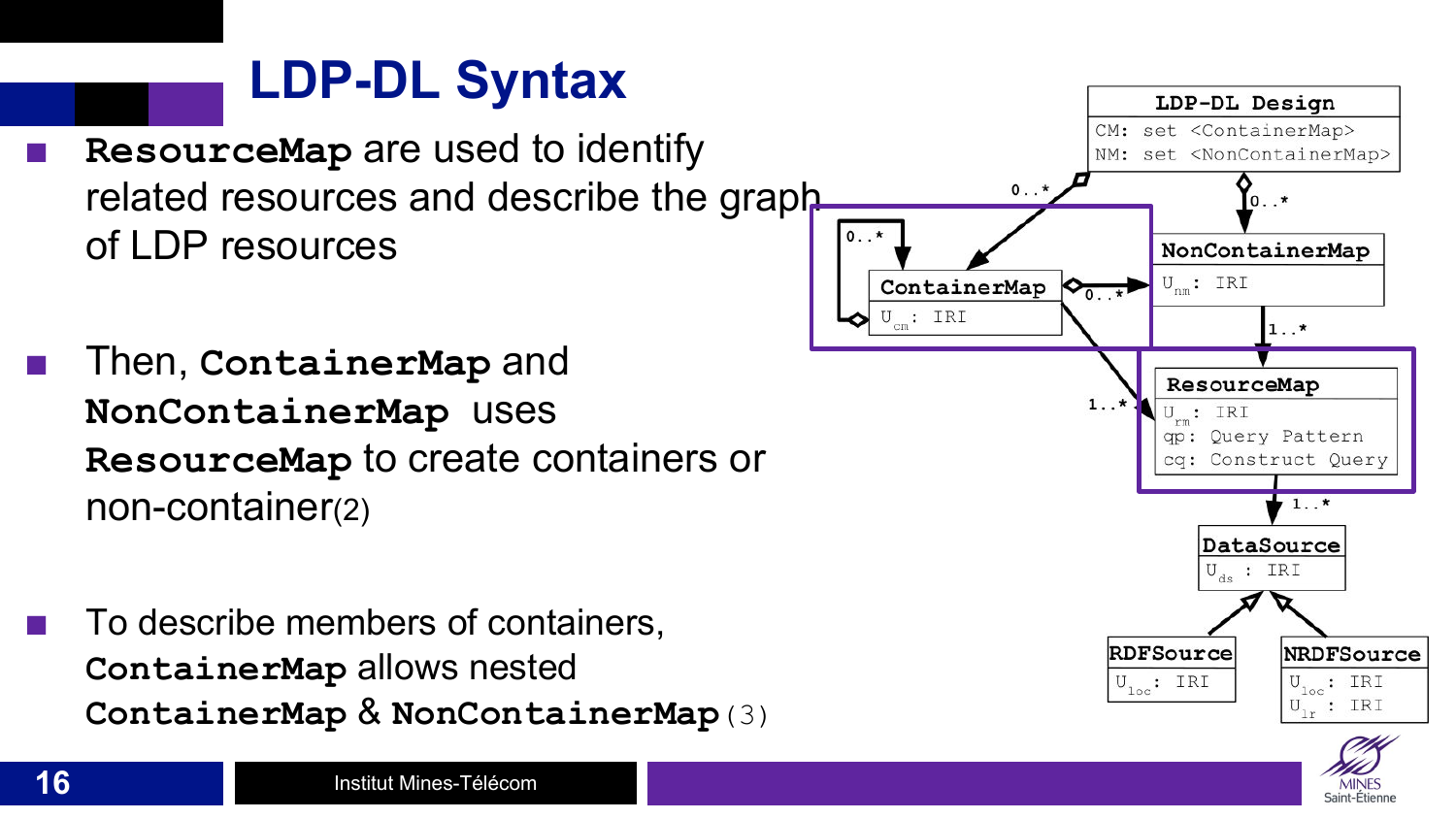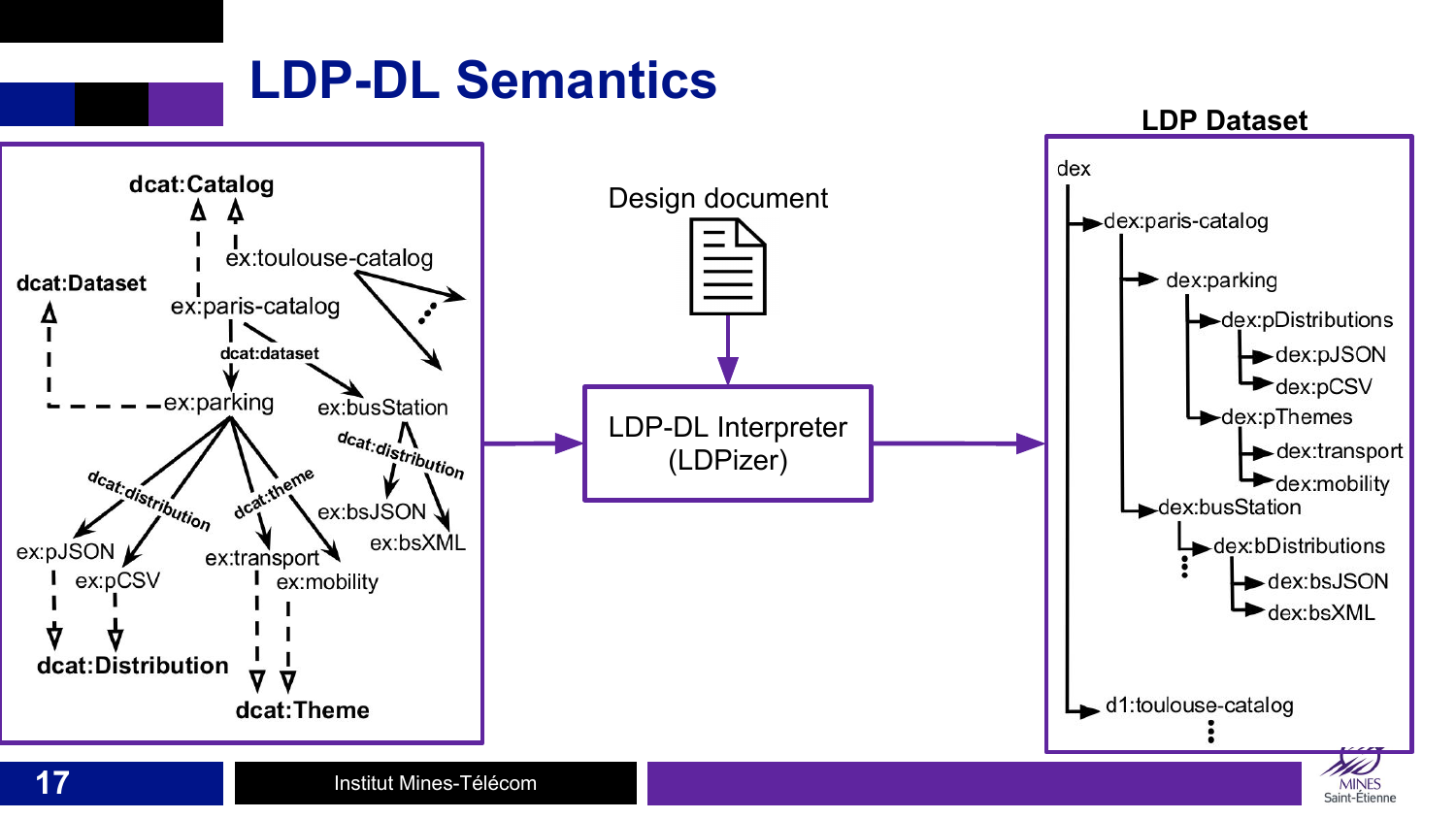- Aim of the formal semantics is to associate an **LDP dataset** to a **design document**
- **LDP Dataset** consists of:
	- **Set of named graphs** *(n,g)*
		- ─ describes non-containers where *n* is the IRI of the non-container and *g* its RDF graph
	- **Set of container structures** *(n,g,M)*
		- describes containers *n* is the IRI of the container and *g* its RDF graph, and *M* is a set of IRIs representing the members of container *n*

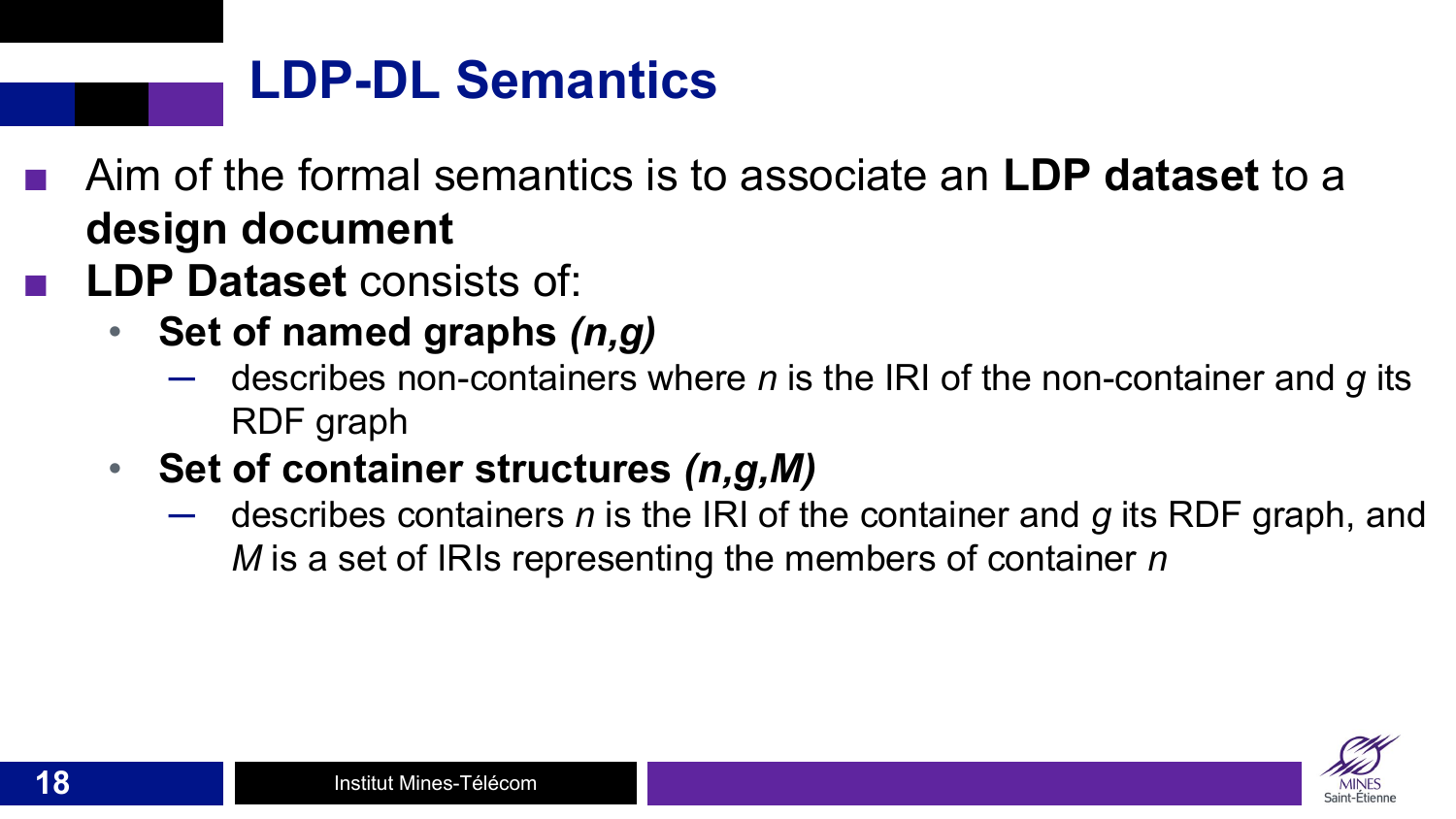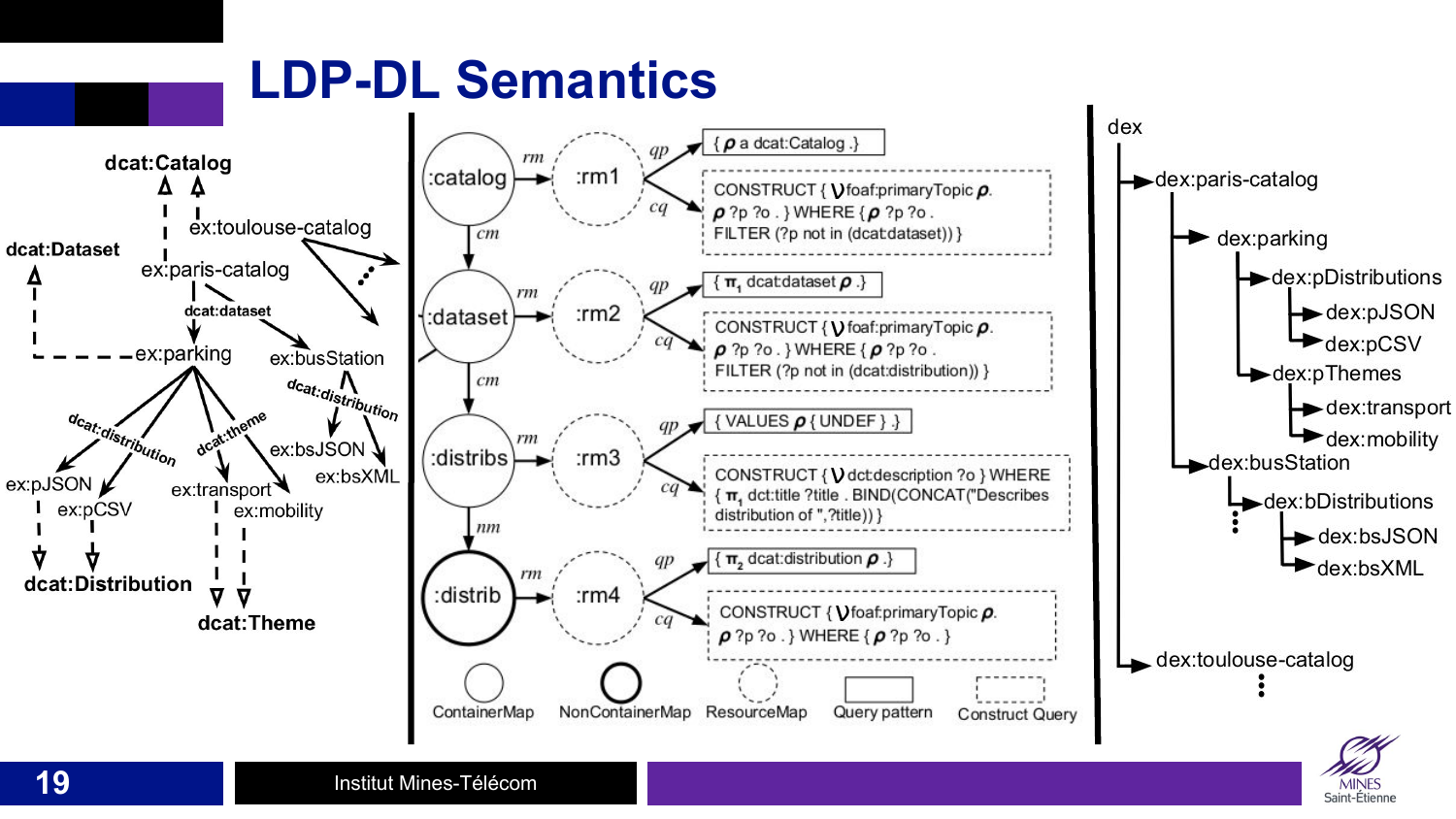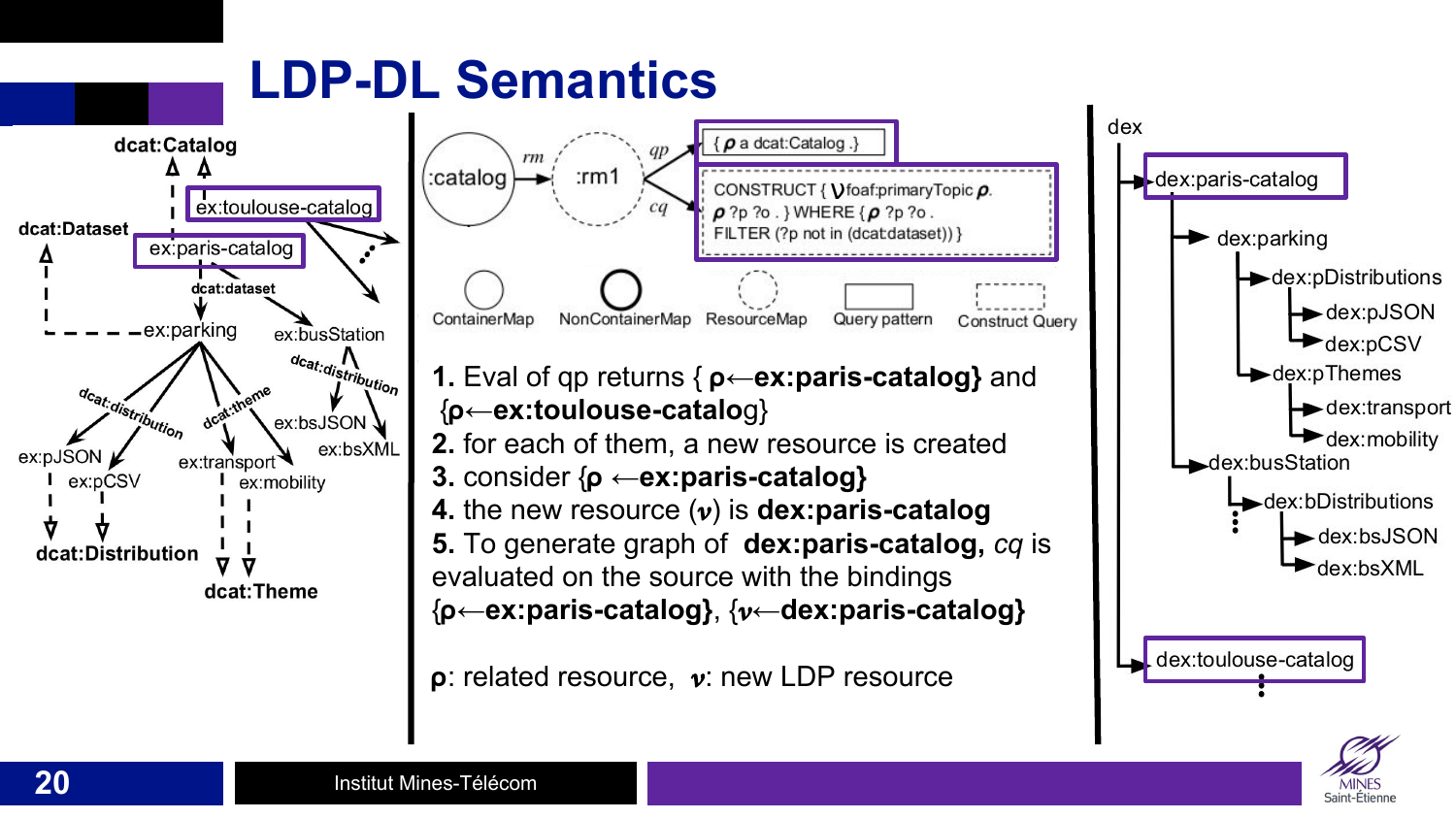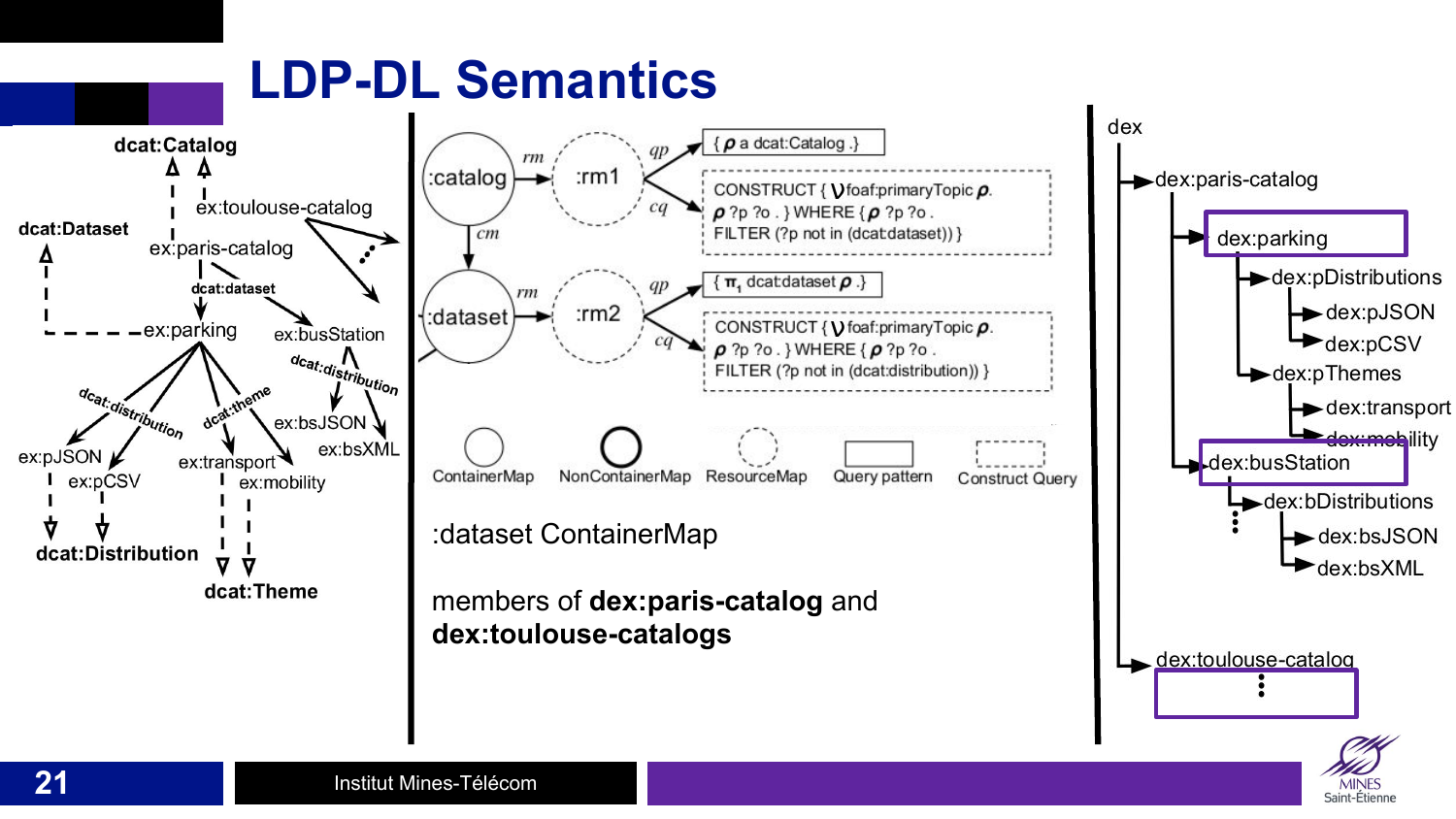

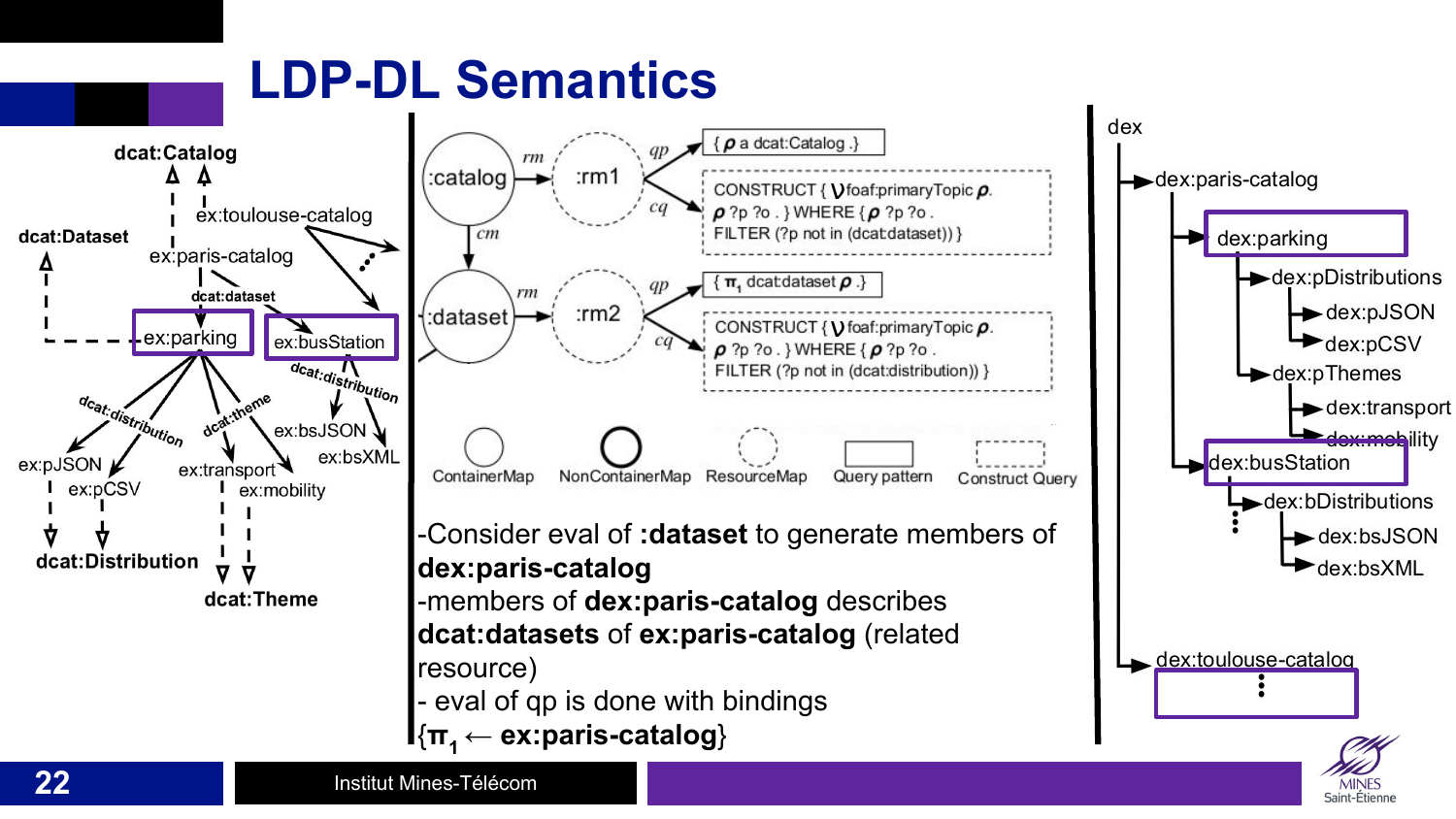

| design   |
|----------|
| document |

**23**

 $\ddot{\cdot}$ 



 $\mathbb{R}^n$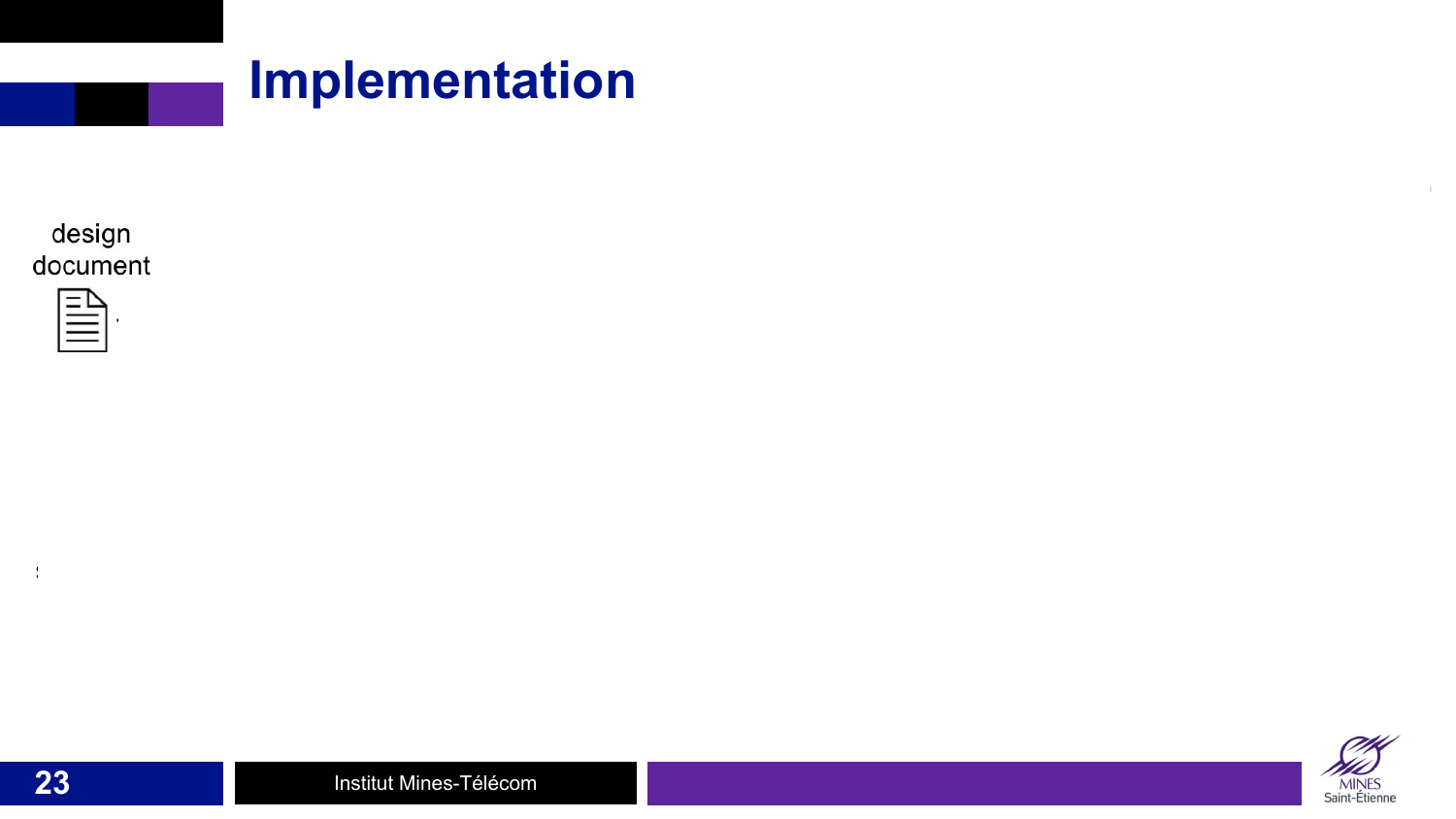



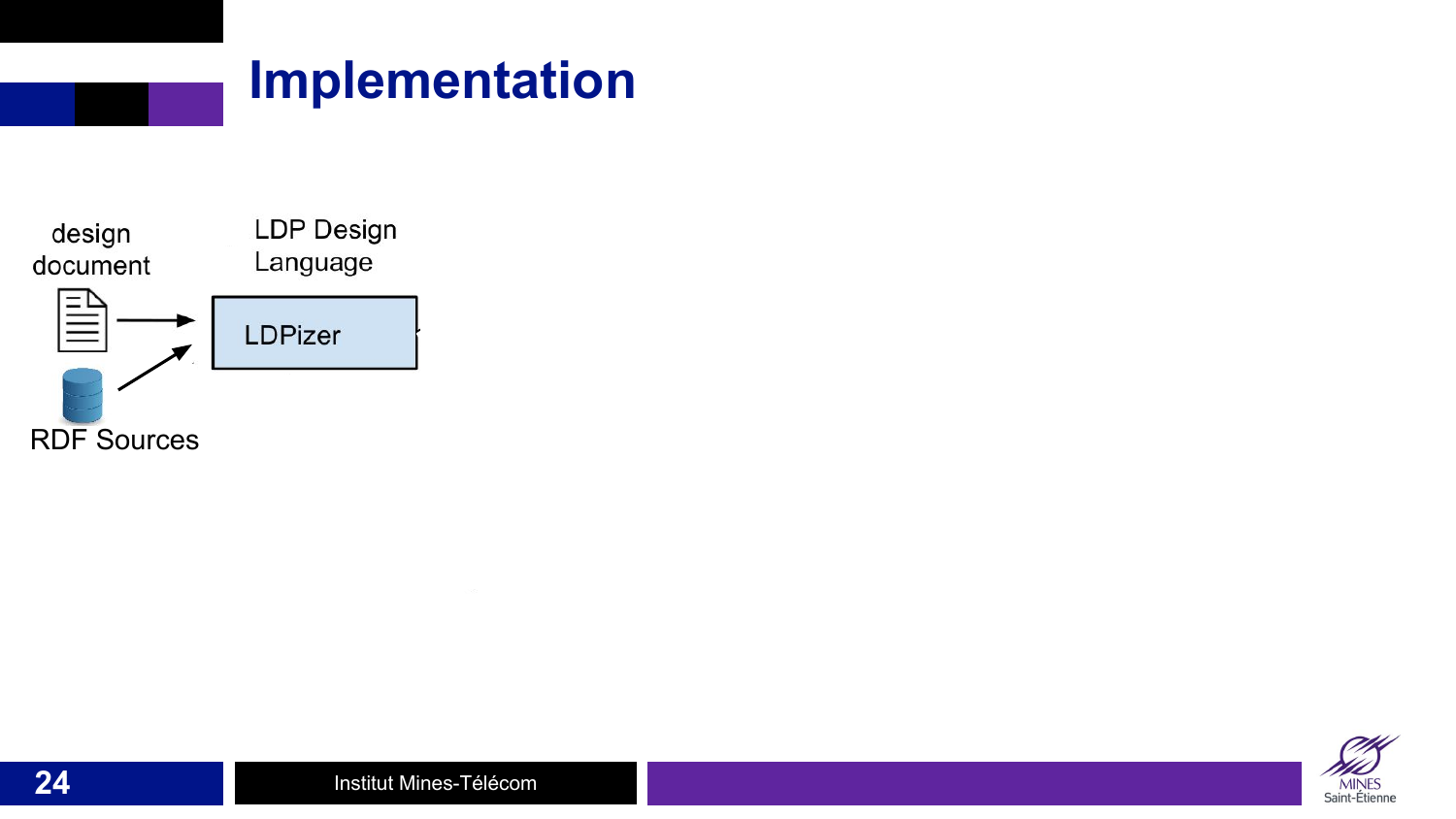



**\***Maxime Lefrançois, Antoine Zimmermann, and **Noorani Bakerally**. "A SPARQL extension for generating RDF from heterogeneous formats." *European Semantic Web Conference*. Springer, Cham, 2017.

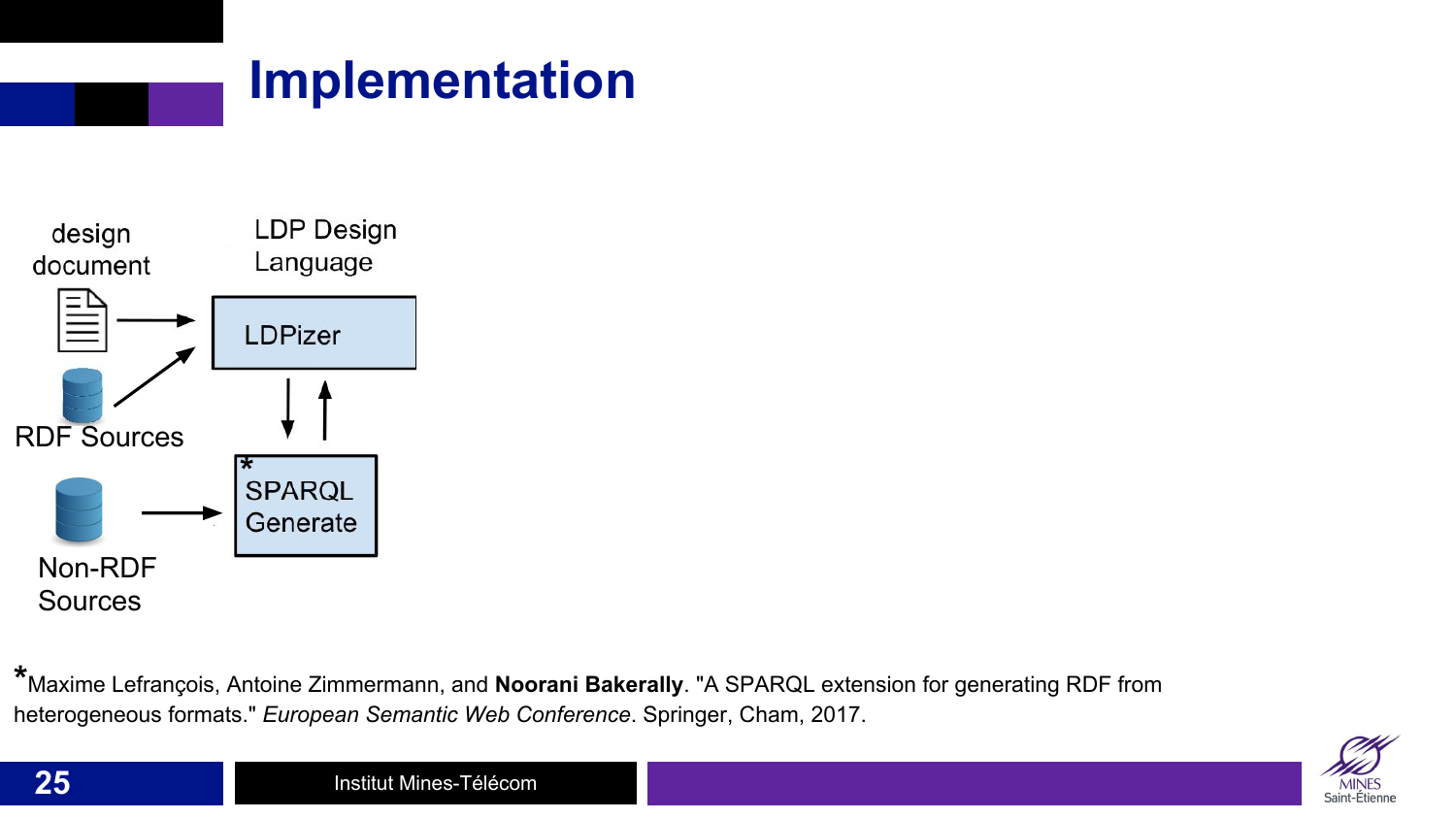

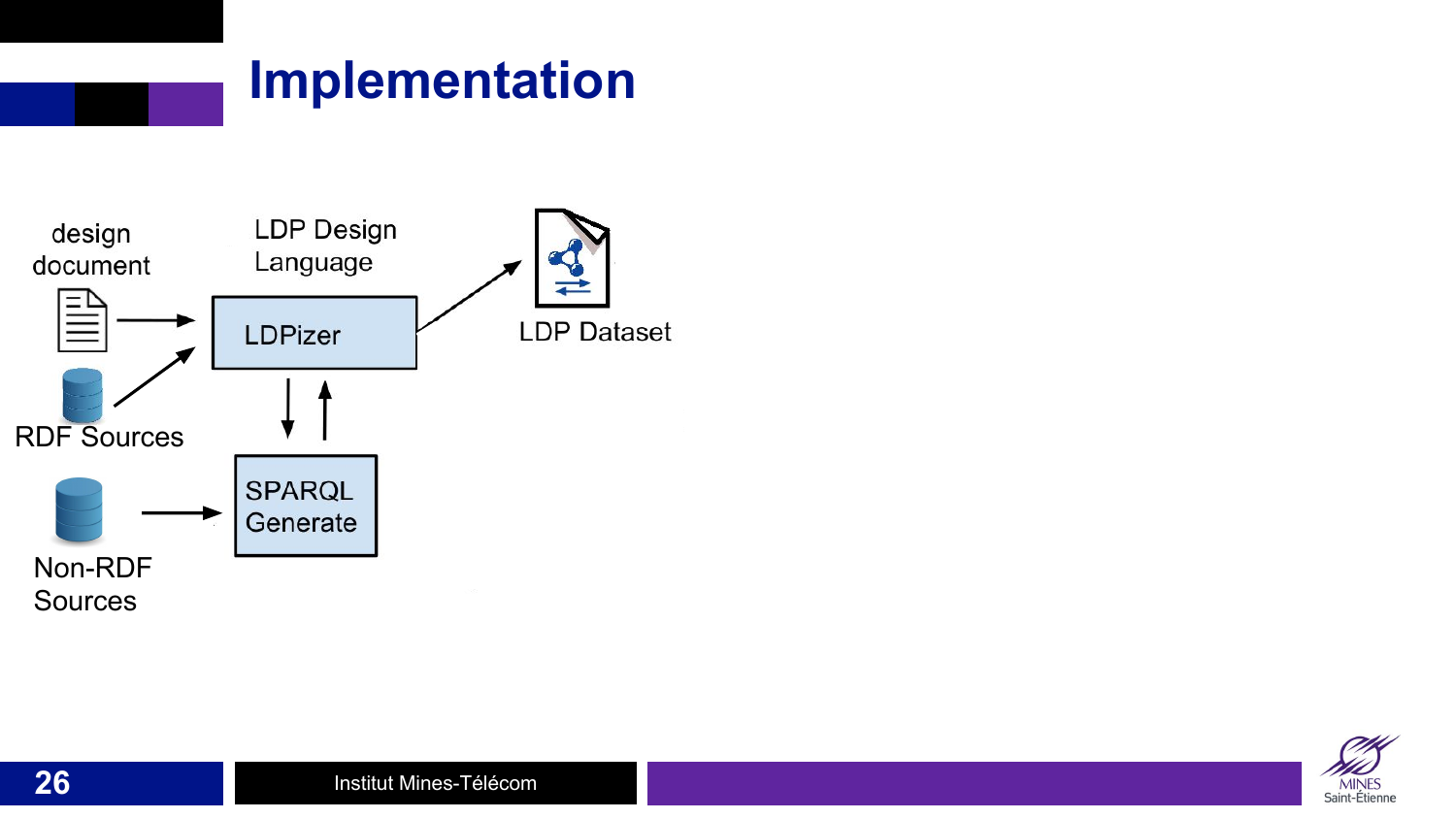

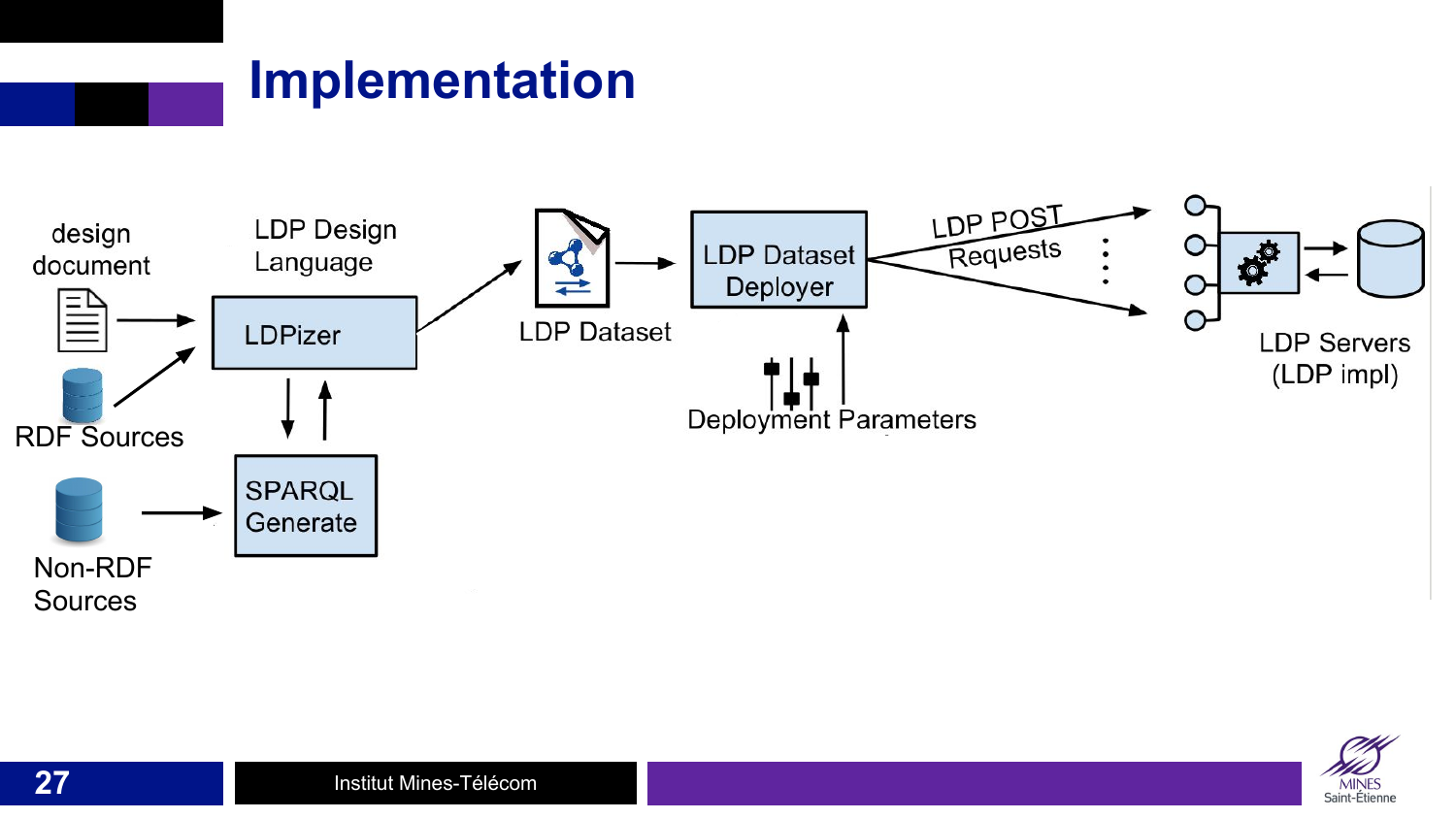

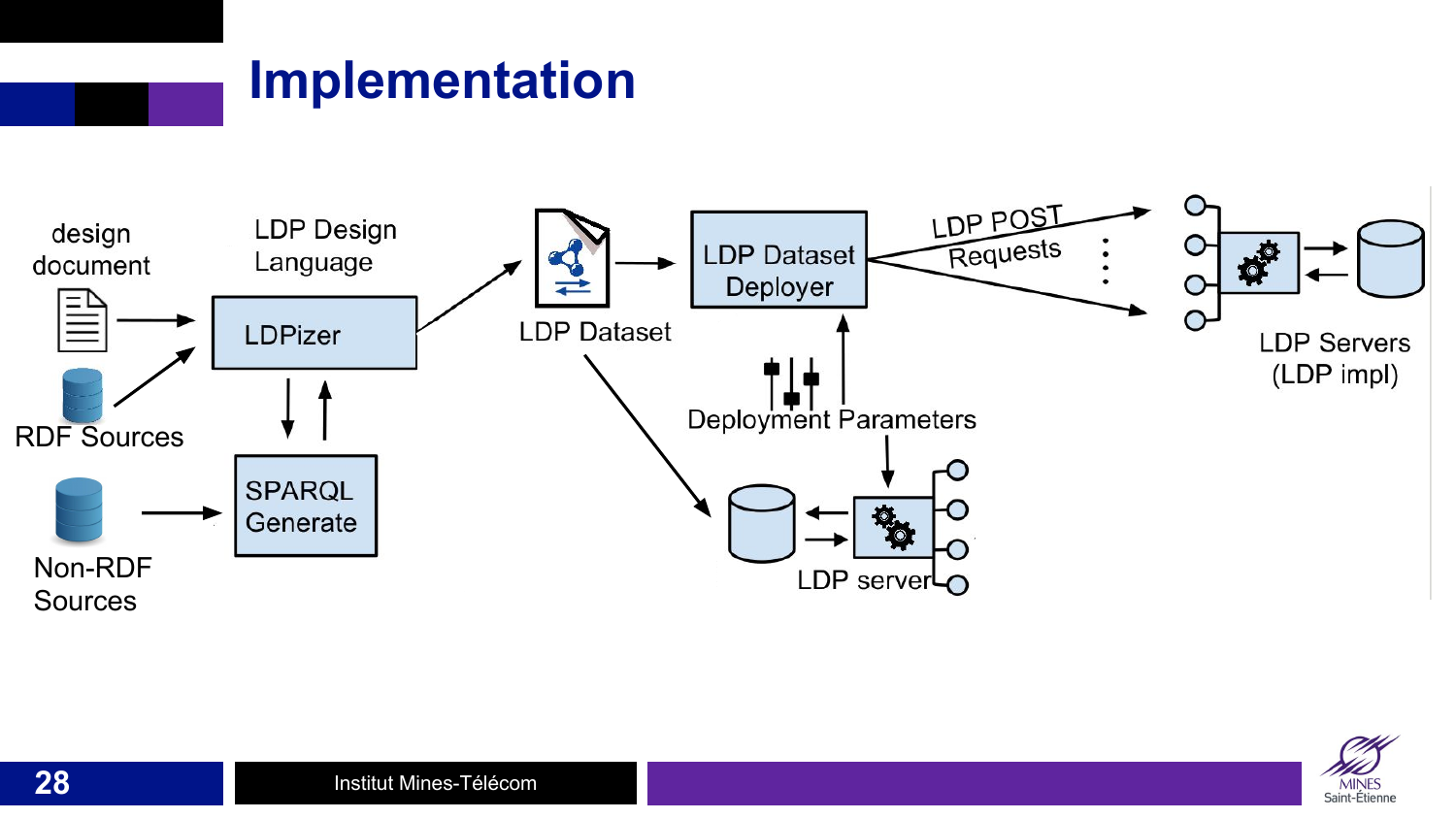

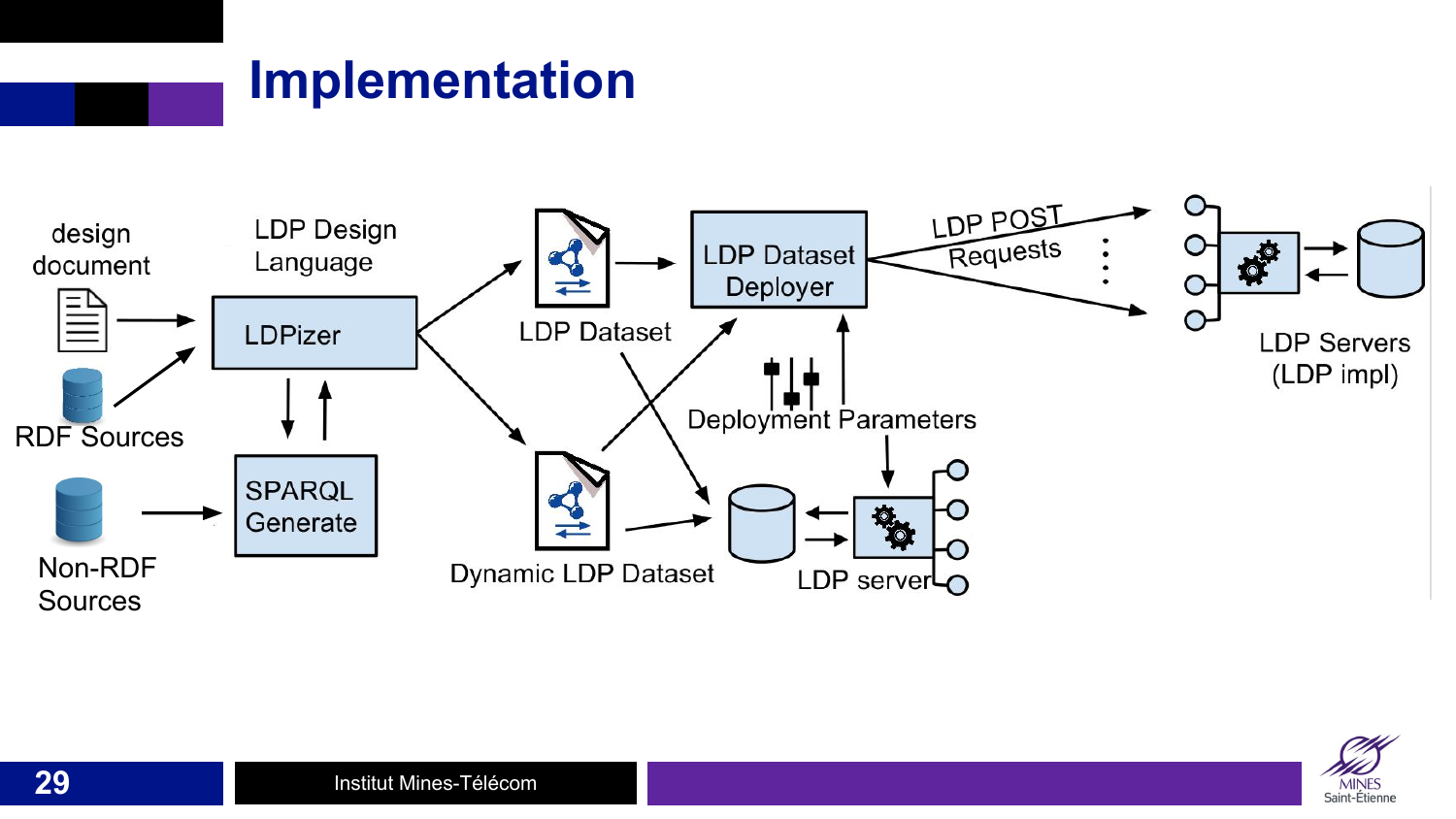

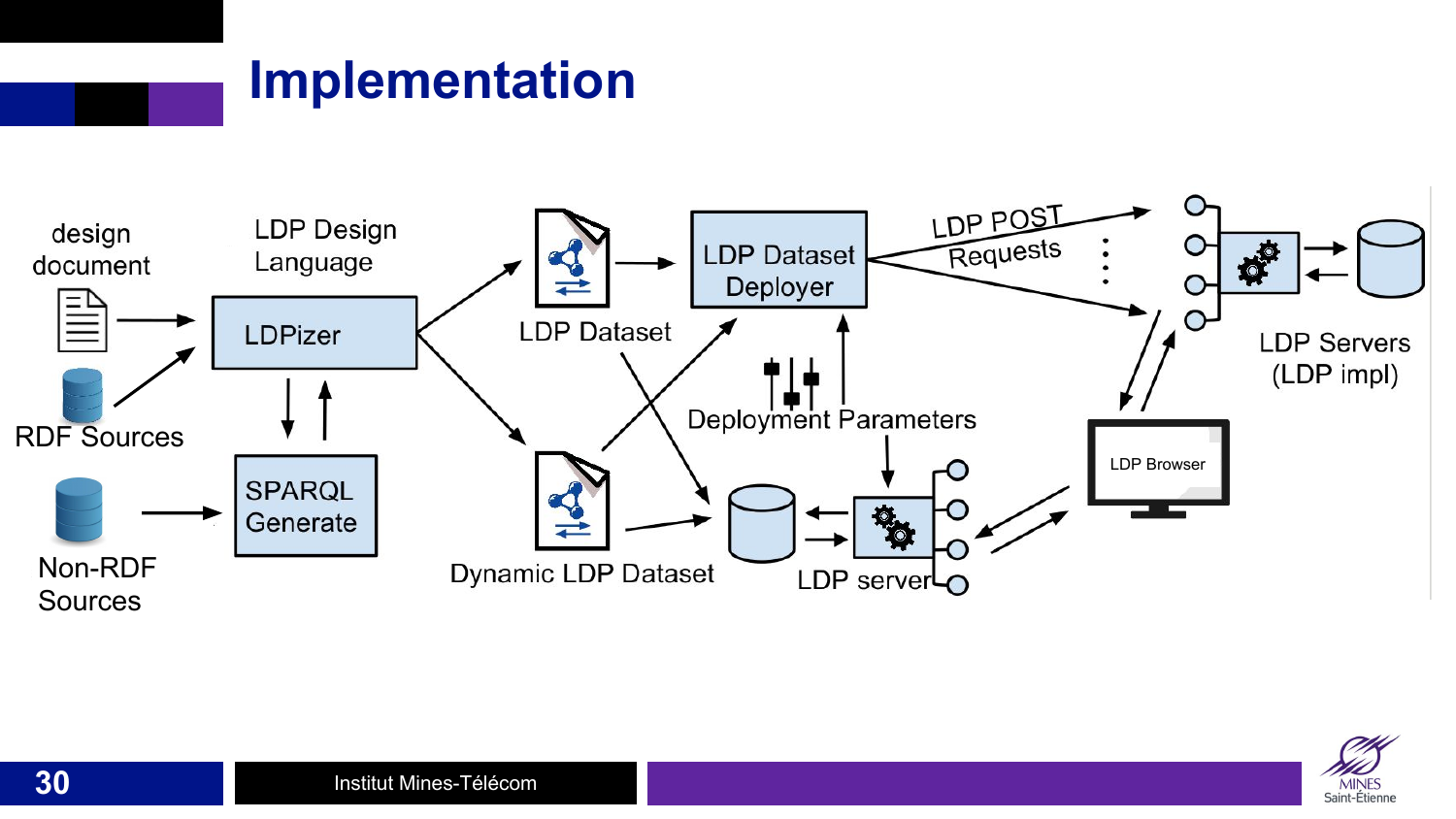#### **Evaluation**

- Experiments:
	- Different design documents
	- Heterogeneous & real-time data sources
	- Generated over than 100 LDPs
- **Reusability:** the same design on different data sources
- **Flexibility:** different designs on the same data source
- **Loose coupling: different LDPs with the same design**
- **Partial design automatization:** generic designs that can be used on RDFS/OWL vocabularies
- Compatibility with existing LDP implementations
- ability to deal with heterogeneous & real-time data sources

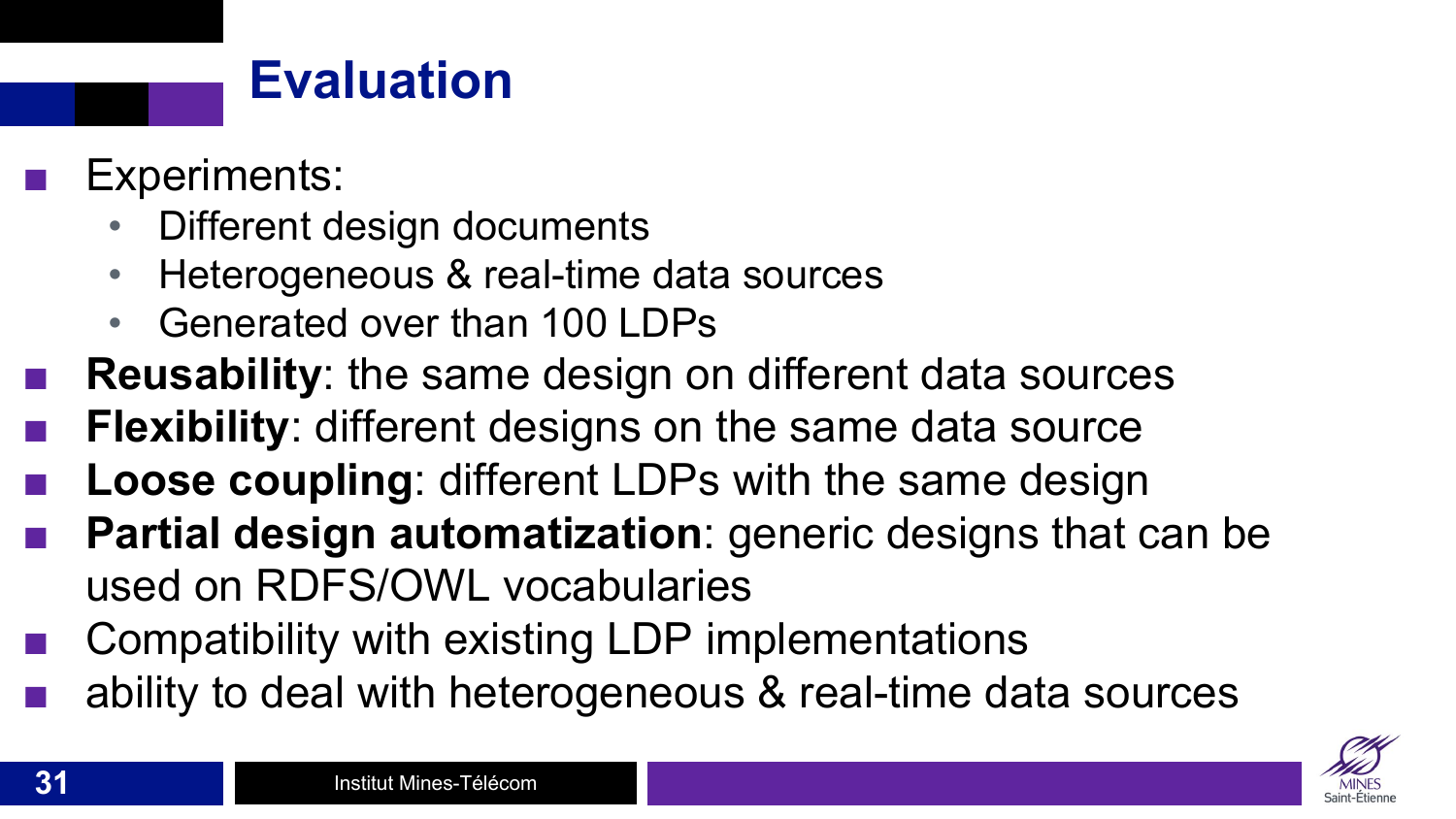## **Conclusion**

- LDP design language (LDP-DL)
- **Implementation**
- **Evaluation**
- Future works:
	- extend LDP-DL to other types of LDP resources such as Direct/Indirect container and non-RDF source
	- support other design aspects such as access rights
	- LDP Algebra
	- support paging, a desired feature for large datasets